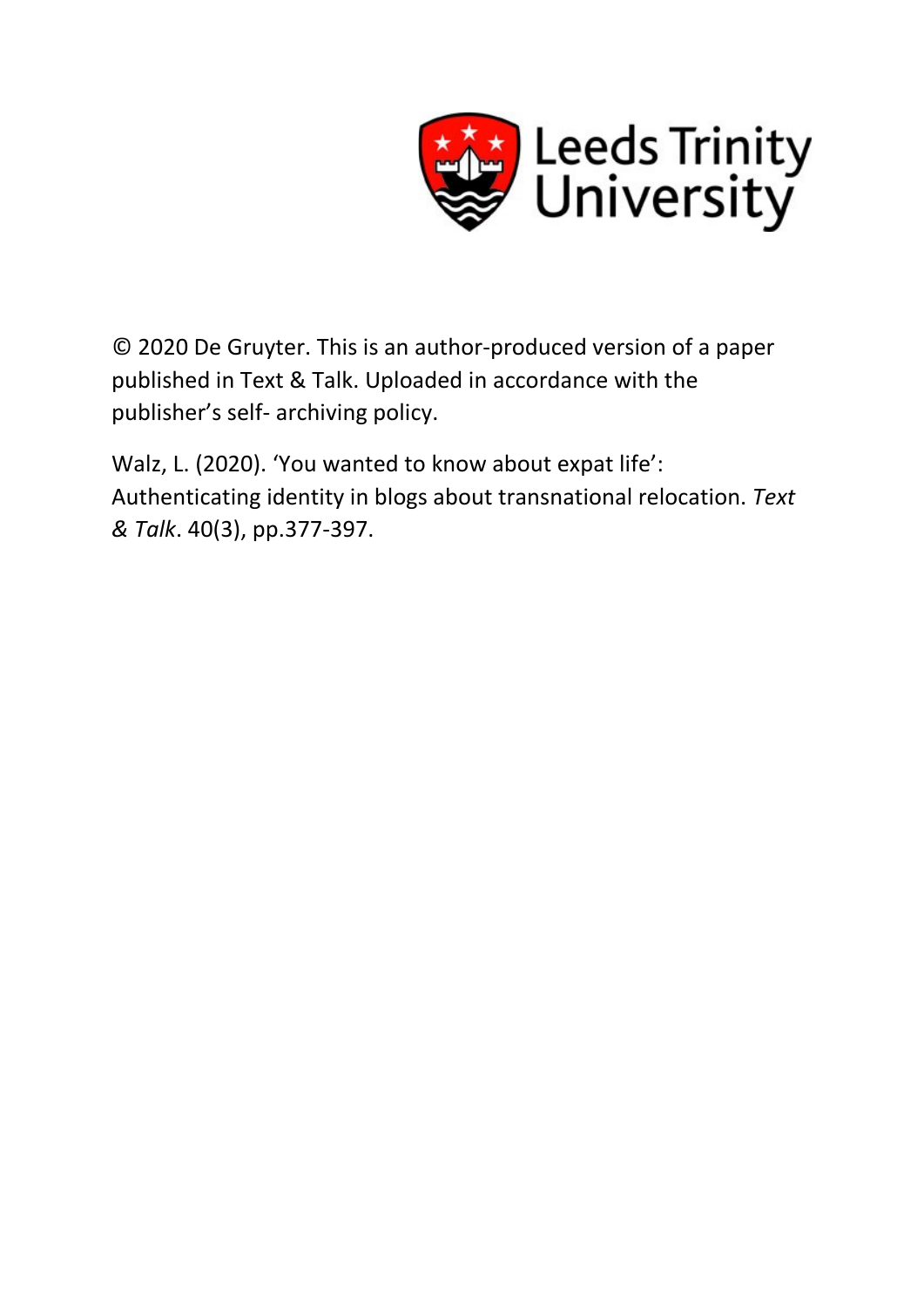# **Submission for TEXT & TALK**

Dr Linda Walz Department of Communication Leeds Trinity University Brownberrie Lane Horsforth, Leeds LS18 5HD, UK +44(0) 7553 893 309 l.walz@leedstrinity.ac.uk

Full title of article:

'You wanted to know about expat life': Authenticating identity in blogs about transnational relocation

Short title of article:

Authenticating identity in expatriate blogs

Word count (all inclusive): 8096

Character count (with spaces, all inclusive): 52,983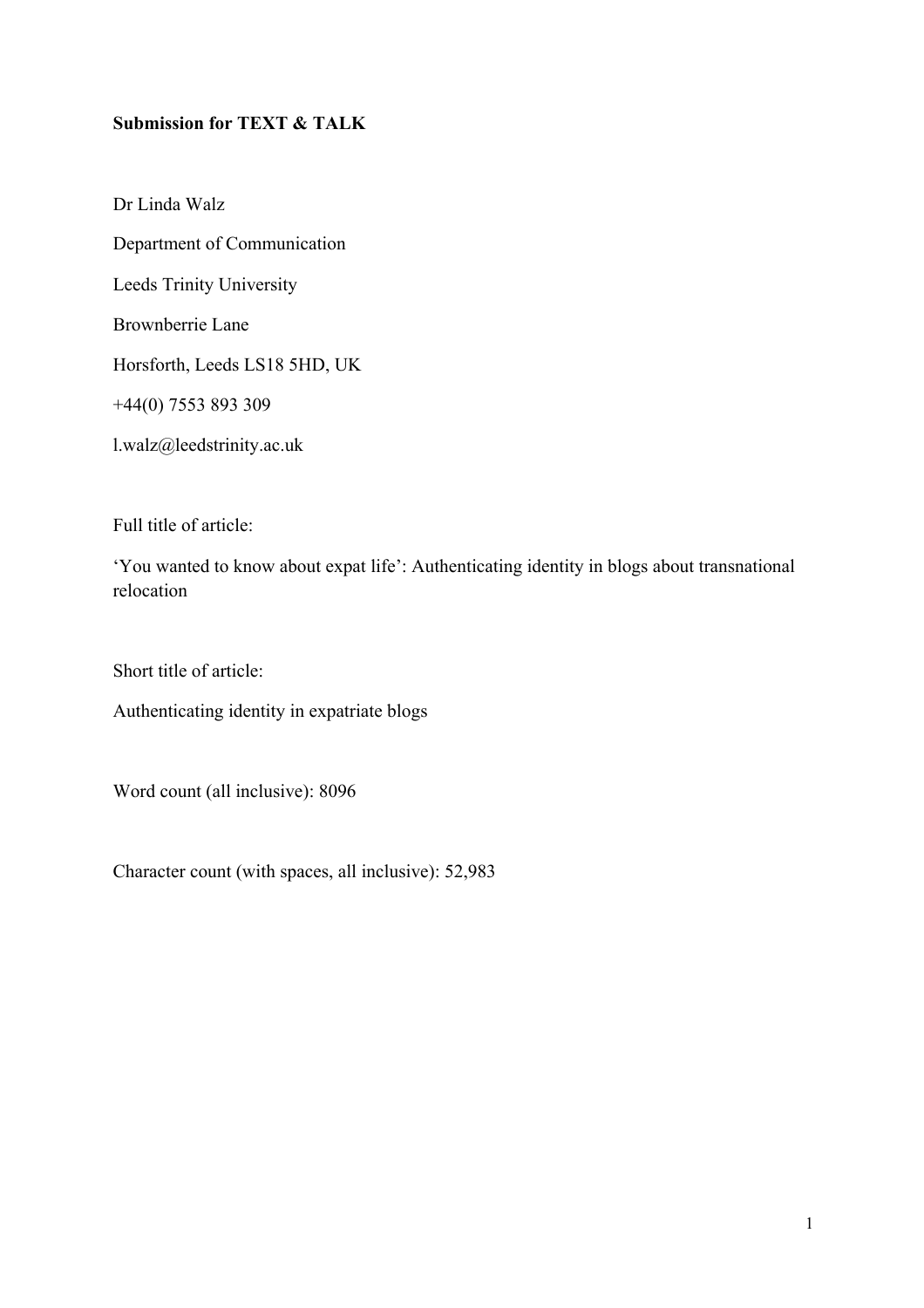# **Bionote**

Linda Walz has received her PhD on identity construction in expatriate blogs from the University of Leeds. She is a Lecturer in Linguistics in the Department of Communication at Leeds Trinity University. Her main research interests are identity, discourse analysis, membership categorization analysis and (privileged) migration.

Address for correspondence: Department of Communication, Leeds Trinity University, Horsforth, Leeds LS18 5HD, UK. Email: l.walz@leedstrinity.ac.uk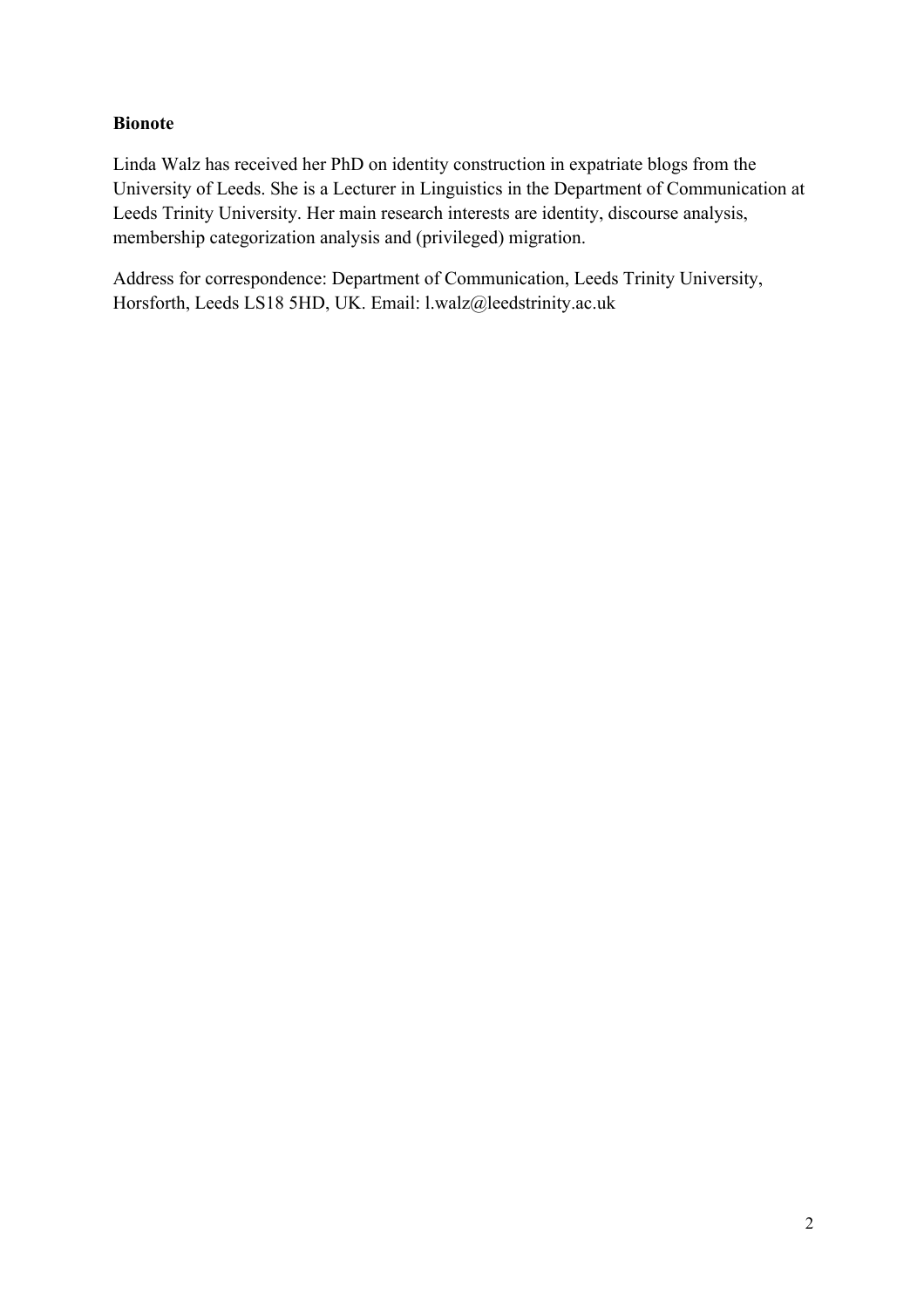## **Abstract**

*Expatriate blogs* are personal websites in which individuals share their experiences of relocation and life in a different country, not solely for the benefit of their readers but also for their own benefit. As such, they constitute sites of identity construction in phases of personal transition, afforded by the linear nature of blogging. This paper illustrates how expatriate bloggers discursively authenticate identity. Drawing on tactics of intersubjectivity, the analysis explores twelve personal blogs by Anglophone foreign nationals who have moved to England. Authentication is achieved, firstly, through displaying expertise pertaining to life abroad. This at the same time legitimizes expatriates' sharing of the everyday experiences, and indeed they portray themselves as providing deep insights and unadorned accounts. Additionally, identity is authenticated through discourses of personal fulfillment. The authentication of expatriate identity is thus closely linked to bloggers' legitimizing of their own contributions. These findings add to research on discursive identity construction in personal negotiations of relatively privileged migration. They further make a theoretical contribution to the tactics of intersubjectivity as well as more generally to explorations of identity and authentication in online environments.

**Keywords:** identity construction, authentication, legitimacy, privileged migration, expatriates, personal experience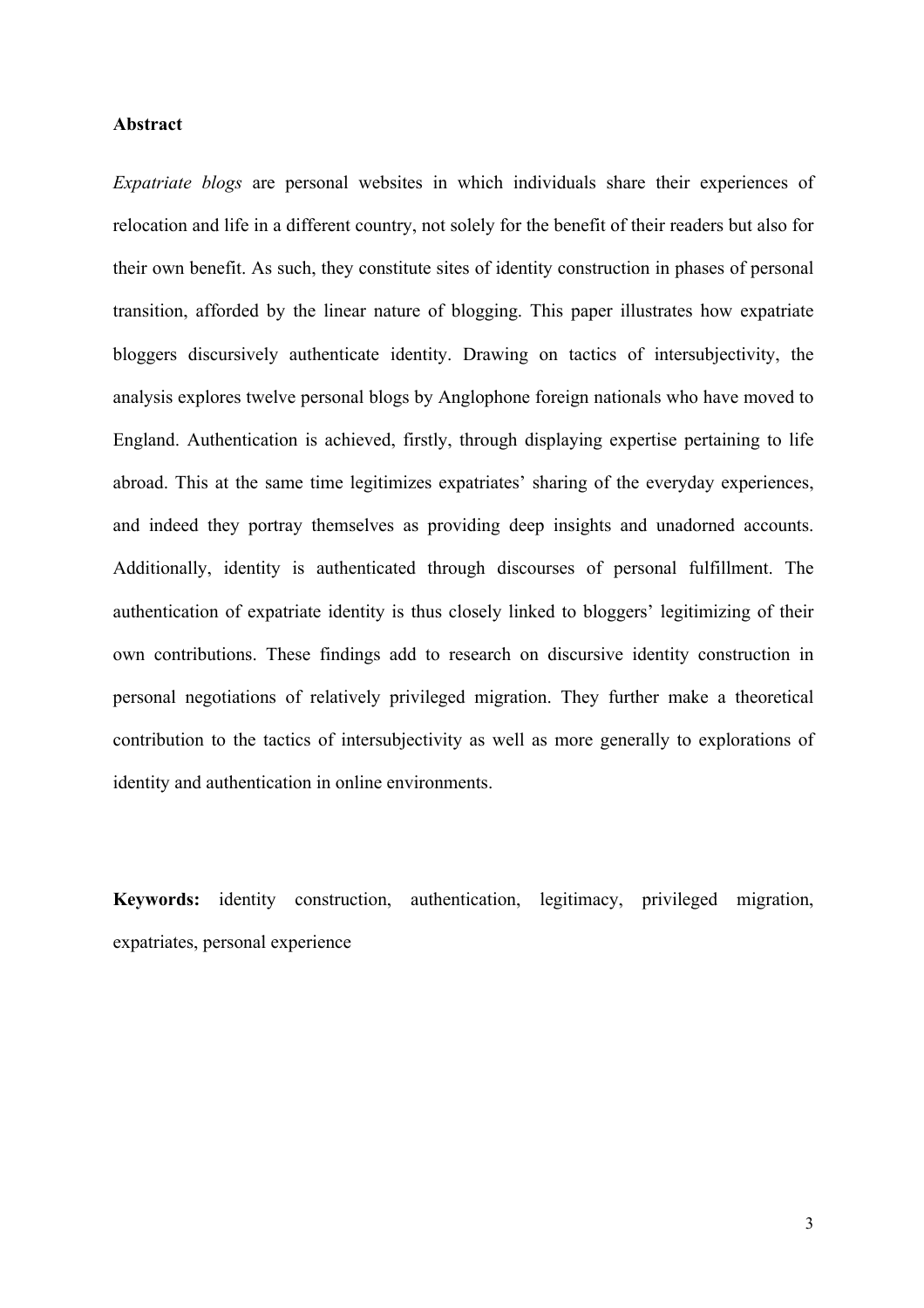#### **'You wanted to know about expat life':**

#### **Authenticating identity in blogs about transnational relocation**

Leeds Trinity University, UK

#### **1. Introduction**

This paper examines the discursive construction of authenticity in blogs written by Anglophone foreign nationals relocating to England. Personal engagement with moving abroad is a widespread phenomenon on the internet: akin to online diaries, so-called *expat (expatriate) blogs* enable individuals to write about their experiences of relocation and life abroad, whilst also maintaining transnational ties in the form of contact with family and friends back home. Moving from one country to another can represent a "biographical disruption" (Frank-Job and Kluge 2012: 49, my translation) with an impact on individuals' sense of identity. Blogs lend themselves to engaging with ongoing personal transition due to their nature of being composed of single posts over time (Page 2011). An important element is authenticating identity through discursive means. This deserves closer attention – firstly because identity and authenticity are fundamental concerns for individuals, especially when they are experiencing transition; and secondly because research interest in these matters is growing, leading to what has been called "the age of identity" (Bucholtz and Hall 2010: 27).

Authentication is explored through a part of Bucholtz and Hall's (2004a) tactics of intersubjectivity. The research investigated the question of how identity is discursively constructed in expatriate blogs, and this paper focuses on authentication because it emerged as a crucial means of identity construction, which highlights its importance in personal transition as negotiated in online environments. As a first step, the discussion reviews the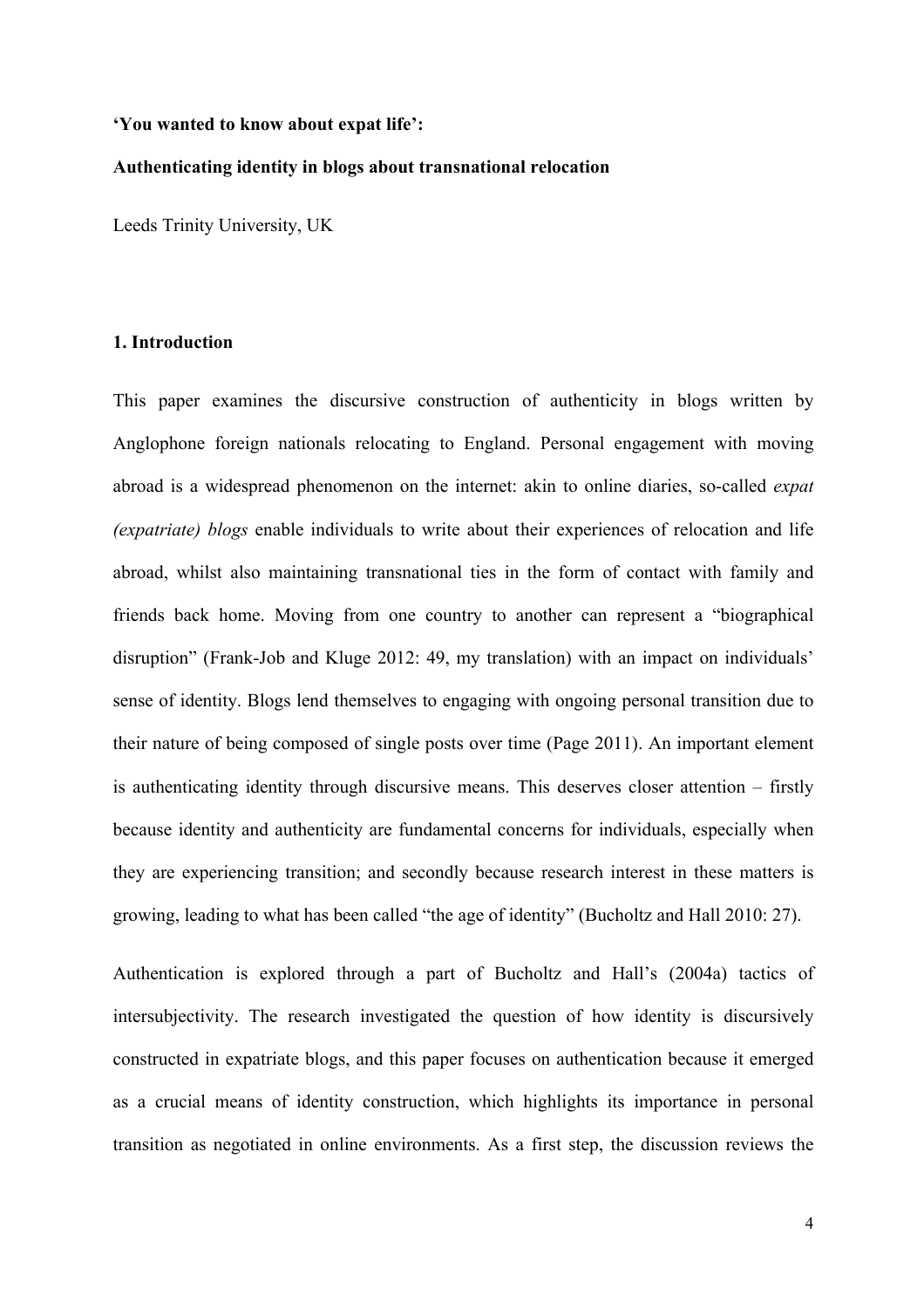literature and outlines the discursive approach to identity that this paper adopts, with a focus on authenticity and its construction especially in online environments. Subsequently, expatriate blogging is described and methodological aspects are discussed. The analysis illustrates how authentication is achieved firstly through displaying expertise. This is followed by an exploration of how bloggers provide deep insights and unadorned accounts of what life abroad is like. The final part of the analysis shows how individuals draw on discourses of personal fulfillment. The paper concludes by summarizing the main findings, discussing their impact and identifying areas for further research.

## **2. Literature review: Identity and authentication in online environments**

The concept of authenticity has been the focus of critical discussion within sociolinguistics. Coupland (2003) identifies five traditional qualities of authenticity: ontology, historicity, systemic coherence, consensus and value. Being authentic thus entails existing for real and having done so with certain durability, being embedded in a cultural context that offers acceptance and protection of this status, and therefore holding "definite cultural value" (Coupland 2003: 419). Although it is possible to identify such qualities, authenticity is based on relativity: "The power of the term 'authentic' is to succeed in asserting absolute values in necessarily relative circumstances, and in asserting a singular essence when competing criteria for authenticity exist" (Coupland 2003: 429). Indeed, whilst sociolinguistics has explored local, everyday phenomena as authentic, Bucholtz (2003: 410) cautions against taking authenticity for granted, stressing that the very notion of individuals and their language use being authentic is an ideology. Instead, she encourages an exploration of the social practice of authentication: rather than studying seemingly authentic features, such an approach focuses on how the effect of authenticity is discursively created.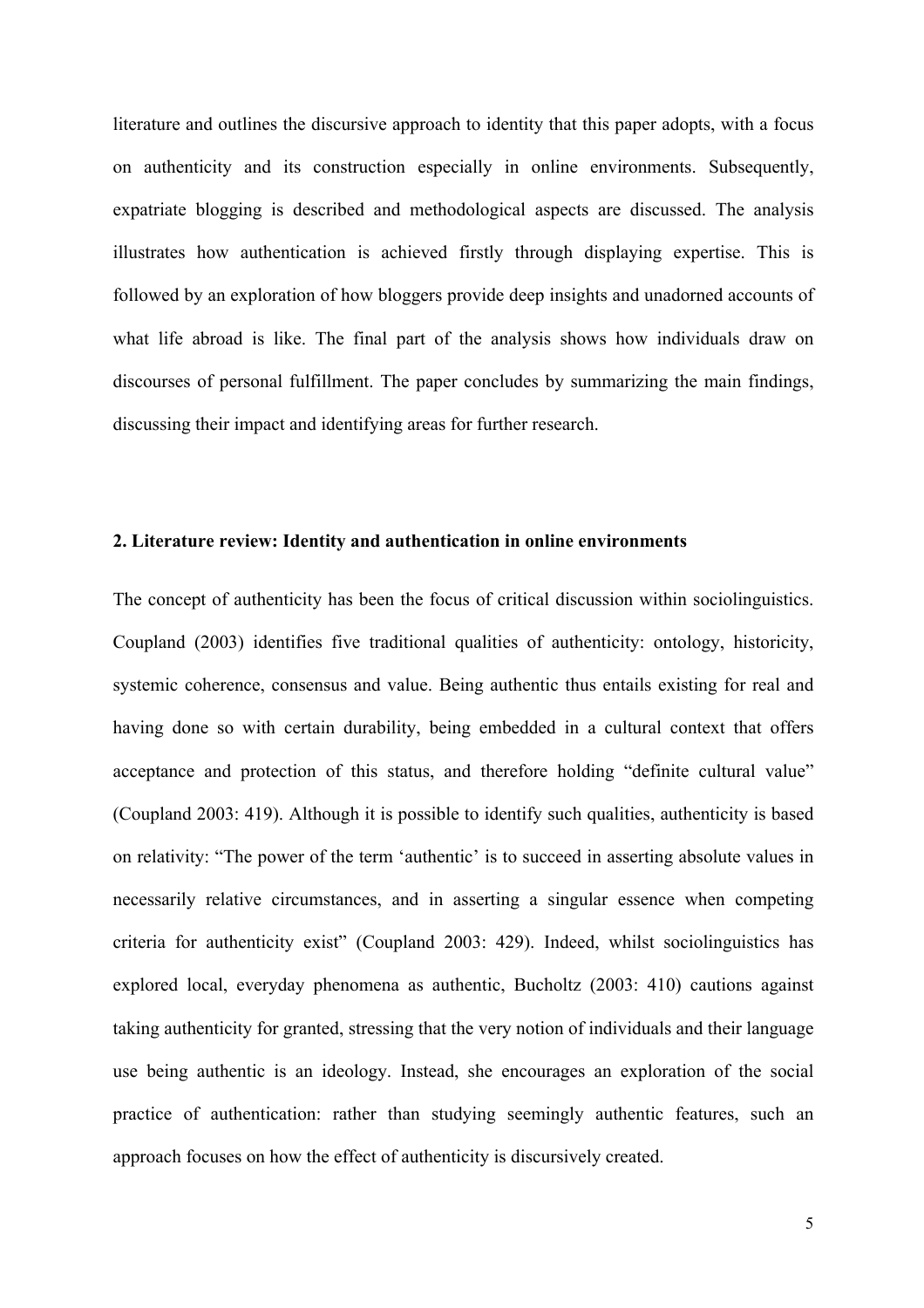Authentication as "the construction of a credible or genuine identity" (Bucholtz and Hall 2004a: 385) is part of the discursive approach (Bucholtz and Hall 2005), where identity is conceptualized not as a quality inherent in an individual, but as a process of construction and negotiation, for which a primary means is language. In this framework, authentication or its opposite is one of three relational dimensions along which identity is constructed, the socalled 'tactics of intersubjectivity' (henceforth ToI) (Bucholtz and Hall 2004a). They encompass the construction of similarity and difference (*adequation* and *distinction*), of authenticity and artifice (*authentication* and *denaturalization*), and of legitimacy and illegitimacy (*authorization* and *illegitimation*). Identity is "*the social positioning of self and other*" (Bucholtz and Hall 2005: 586, original emphasis) along these dimensions.

The issue of authenticity is especially salient in computer-mediated discourse (henceforth CMD) due to a lack of physical co-presence of interactants. Early research on online environments emphasized the opportunities that they afford for individuals to try out new identities, to "self-fashion and self-create" (Turkle 1995: 180). However, the multitude of online platforms available nowadays entails a spectrum of positioning, from granting complete anonymity through pseudonyms to requiring participants to sign up using their real name and other identifying information such as a profile picture. This variability is evident in expatriate blogs (see Table 1 in the appendix), where some participants use pseudonyms and withhold personal details, whilst others provide their name, pictures of themselves and in some cases even their address. Research on CMD has come to recognize that an individual's discursive practices in offline and various online sites are not distinct per se, but may interrelate and shape each other in complex ways (West 2013), and the discursive construction of genuineness has emerged as an important feature (Vásquez 2014).

Individuals' concern with authenticity has equally transpired from an investigation of blogs written by migrants in Canada (Kluge 2011; Frank-Job and Kluge 2012). The authors stress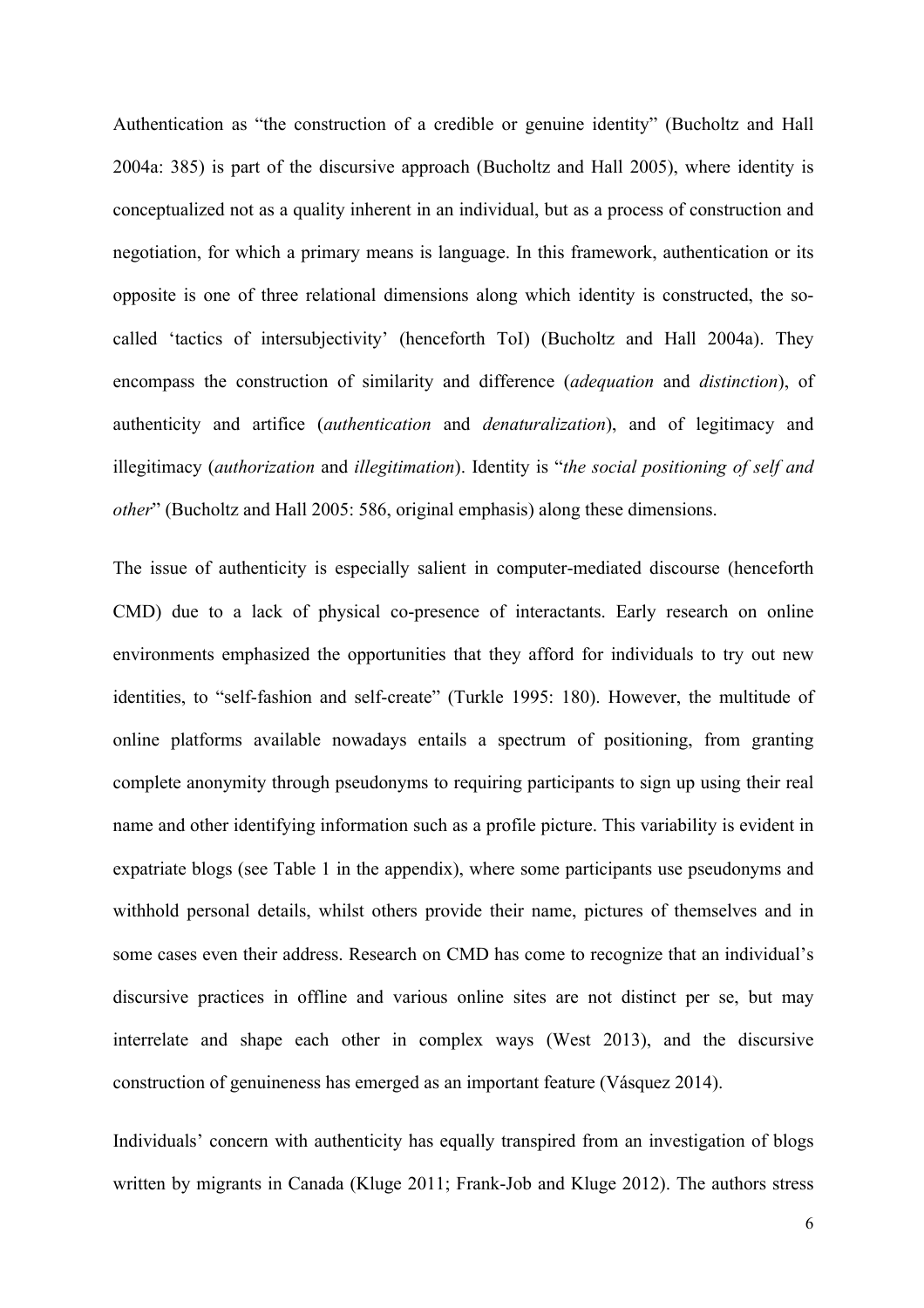that blogs are typically met with the expectation to present "biographically authentic contributions" (Frank-Job and Kluge 2012: 55, my translation), by which they mean a person's lived experiences and personal reflections on them. Indeed, bloggers were found to convey authenticity by means of the content they published, such as an ongoing sharing of their own experiences.

The linearity of blogging is an affordance that enables expatriates to provide insights into their everyday life abroad as it unfolds, documenting the passing of time and tracing their transition by updating their blog with some regularity. This structure of incremental snapshots allows bloggers to convey the present moment as well as sharing lived experiences (Myers 2010). Important events in expatriates' lives can be communicated with little delay, and prompt updates are so much the expected norm that bloggers often announce if they will be away or busy for a while, or they apologize after periods of inactivity and explain the reasons.

Enjoyment and self-expression are important motivating factors in personal blogging (Puschmann 2013), and expatriate bloggers engage with life abroad not only for the sake of an anticipated audience, but crucially also for their own sake (cf. Davies, J. 2013: 234). Indeed, Brake (2012: 1072) emphasizes that although personal blogging appears to be predominantly intersubjective, "its importance to those who are involved in the practice can be primarily intra-subjective". Authentication appears a concern for individuals themselves regardless of their audience, as it is an important means of constructing expatriate identity and working through the transitional experience that relocating abroad entails.

At the same time, identity as emerging from blogs features a performative element (Davies, J. 2013). Personal blogs can be carefully crafted, allowing bloggers to choose which aspects of themselves and their experiences to portray and how.

7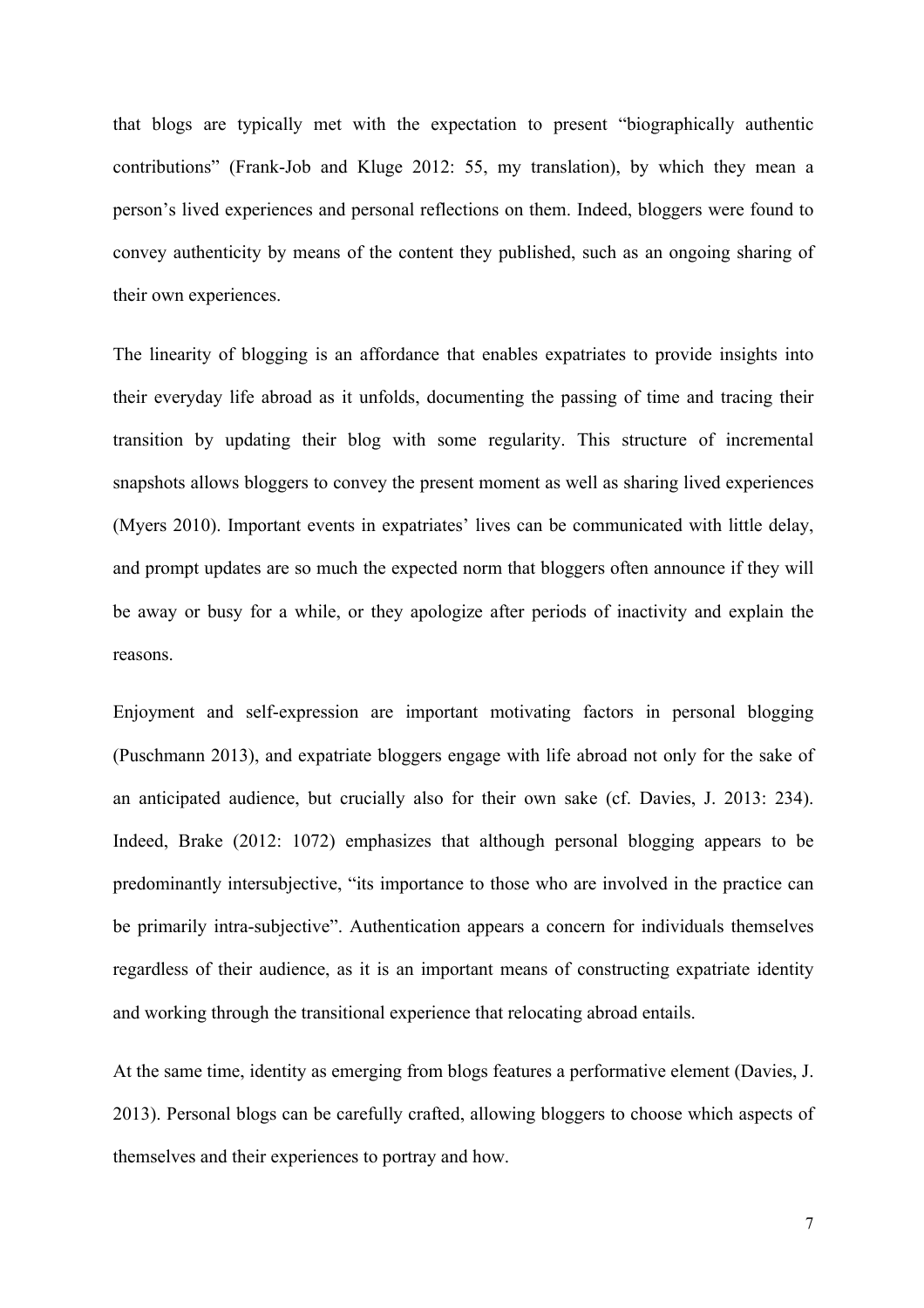Furthermore, authentication is closely linked to the notion of being legitimate. Bucholtz and Hall (2004b: 503) capture a particular kind of legitimacy in their tactic of authorization, which is the construction of identity that is accepted by being legitimized "through an institutional or other authority" (Bucholtz and Hall 2004a: 386). However, such a definition does not encompass instances when identity is legitimized not through an external authority, but by individuals themselves, for example in an attempt to portray themselves as authentic, as shown in the analysis.

As an example of this interrelation of authentication and notions of legitimacy, being genuine goes hand in hand with having the right to contribute to a discourse (see Richardson 2001). Authentication through claiming expertise is a key aspect in diverse forms of public broadcasting, from radio and TV public participation formats (Thornborrow 2001) to CMD in such diverse contexts as online consumer reviews (Vásquez 2014) and transgender video blogging (vlogging) (Jones 2019). Individuals who are non-experts on a topic may position themselves as authentic to justify their contributions by self-categorizing with a relevant identity or by portraying themselves as somebody who has "something to say" (Thornborrow 2001: 472). At the same time, an emphasis on their non-expert status can equally serve individuals to legitimize their telling. Online reviewers may portray themselves as lay users of a product or service to relate to other potential customers and create trustworthiness (Vásquez 2014: 79), and transgender vloggers are found to authenticate themselves and legitimize their telling by sharing non-professional videos offering insights into everyday life (Jones 2019). Hence both the display of expertise and the claim to lay status can legitimize and authenticate individuals (and by implication their telling).

To summarize, authenticity as a key feature of identity must not be presupposed or remain unquestioned. Instead, research on discursive identity construction benefits from examining authentication, the way in which authenticity is created by participants. This is of interest, not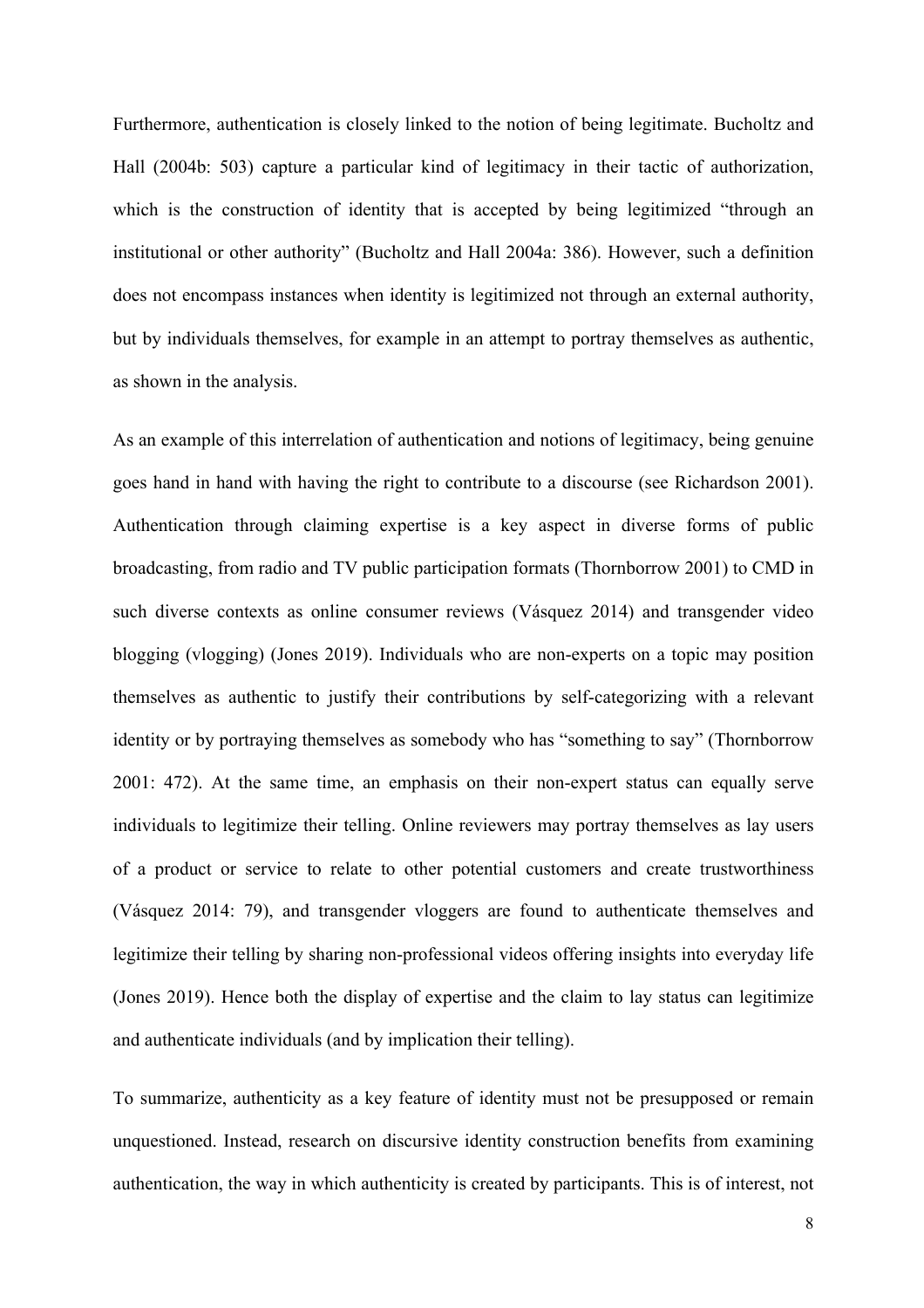least in the context of CMD, where such an investigation promises to be even more interesting (Page 2012: 165). Authentication is achieved in part through the affordances of expatriate blogs, which are discussed below.

## **3. Data and method**

Expatriate blogs pertain to relatively *privileged* migration, in the sense that individuals have moved abroad by choice and with comparative ease rather than because of hardship (Croucher 2012). On websites aimed at such migrants, the term *expatriate* refers not only to individuals moving abroad on an assignment with a company, but also to privileged migration motivated by other reasons. This is also noted by Croucher (2012: 4), who agrees with Leonard (2010) in warning of its white and middle class connotations. Yet online expatriate communities include individuals from different national and ethnic backgrounds, and the term *expatriate* is employed by them indistinguishably. Because it is the term individuals use for themselves in this context, *expatriate* is adopted in this paper to refer to these relatively privileged migrants.

To increase the visibility of their blog for interested readers, bloggers can submit it for inclusion in an online directory. Expatriate blog directories list self-identified expatriate blogs usually by country of residence and provide a brief description and a hyperlink to each blog, with blogs linking back to the directory, establishing a mutual connection. Two such directories were surveyed in April 2015, identifying blogs that were live and accessible, and featured substantial linguistic content in English by a single non-professional author about relocation to England from abroad. Further inclusion criteria were that blogs were begun by orienting to relocation, hence announcing or referring to the upcoming or recently undertaken move, and had been maintained for at least one year of living in England with a view to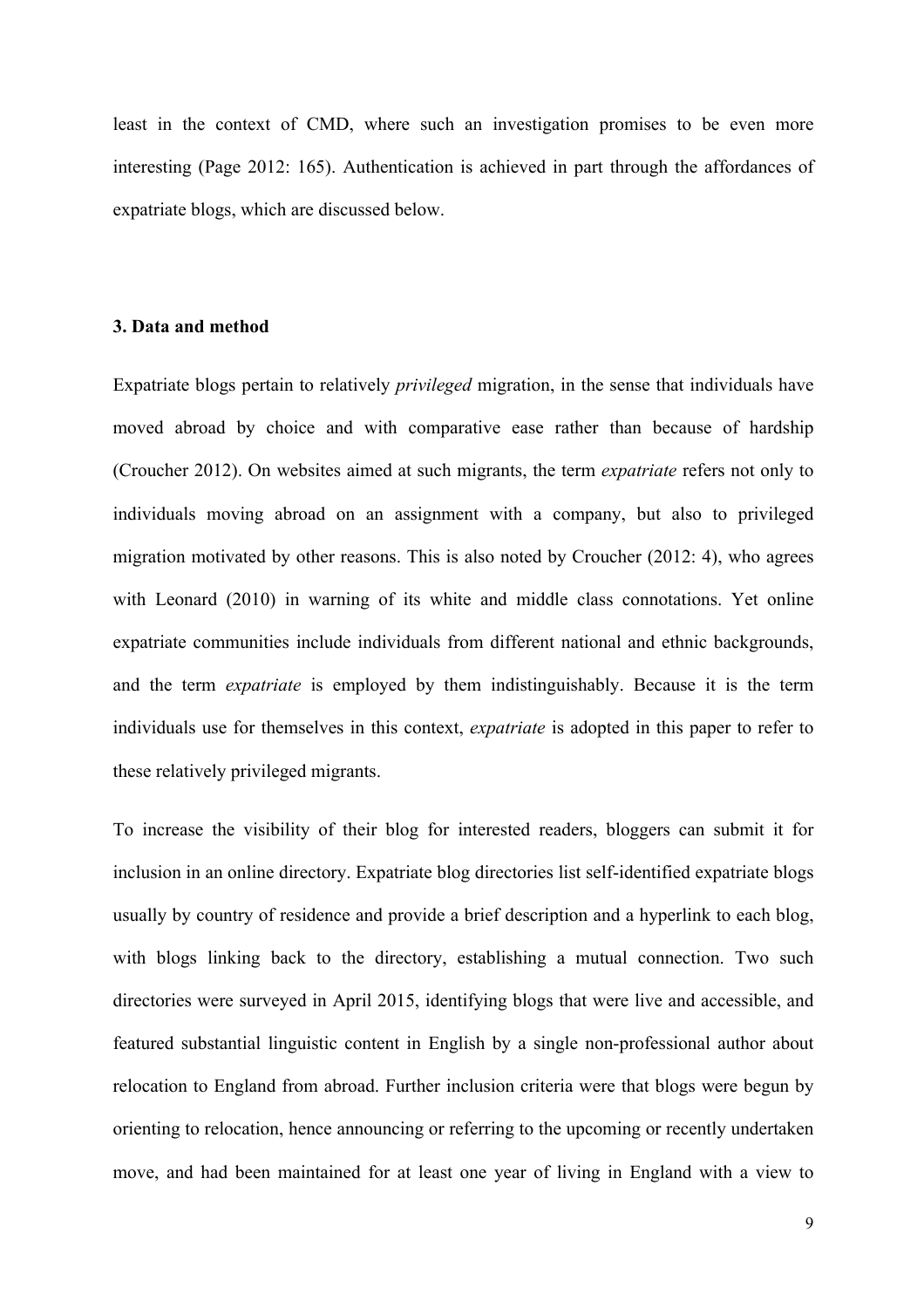staying longer, thus excluding individuals on a study abroad year or other short-term endeavors.

The authors of the resulting 30 blogs were informed about the research, and 12 bloggers consented to take part. Ten participants are from the United States, one from Australia and one from New Zealand, which reflects the predominant nationalities of expatriates in the two surveyed directories. The gender distribution in the directories is similarly mirrored by the group of participants, comprising 11 women and one man. Relevant background information about the participants and the amount of analyzed data is provided in the appendix.

Consent was sought and all data were made anonymous despite the public availability of the blogs. This acknowledges that the participants may perceive their posts as private despite their public character (Markham and Buchanan 2012). At the time of contact, all analyzed content had been produced and was thus unaffected by knowledge of the research being undertaken.

Blogging encompasses a number of affordances that shape the way individuals can use this practice to share content and authenticate identity. Apart from its linearity discussed in the literature review, these include audience structure and comments, as well as intertextual features. Expatriate blogs constitute the bloggers' own discursive space, as they are in control of its content and able to block or delete unwelcome comments. Expatriate bloggers appear to anticipate both a familiar and an unknown audience. Several participants started blogging with the declared purpose of keeping family and friends informed about their life abroad, yet in the process found that their blog attracted a wider readership, including other bloggers and specifically individuals who were also experiencing transnational relocation. The posts attract a varying number of usually short and supportive comments, to which bloggers often briefly respond. The analysis focuses on how bloggers position themselves in their posts, rather than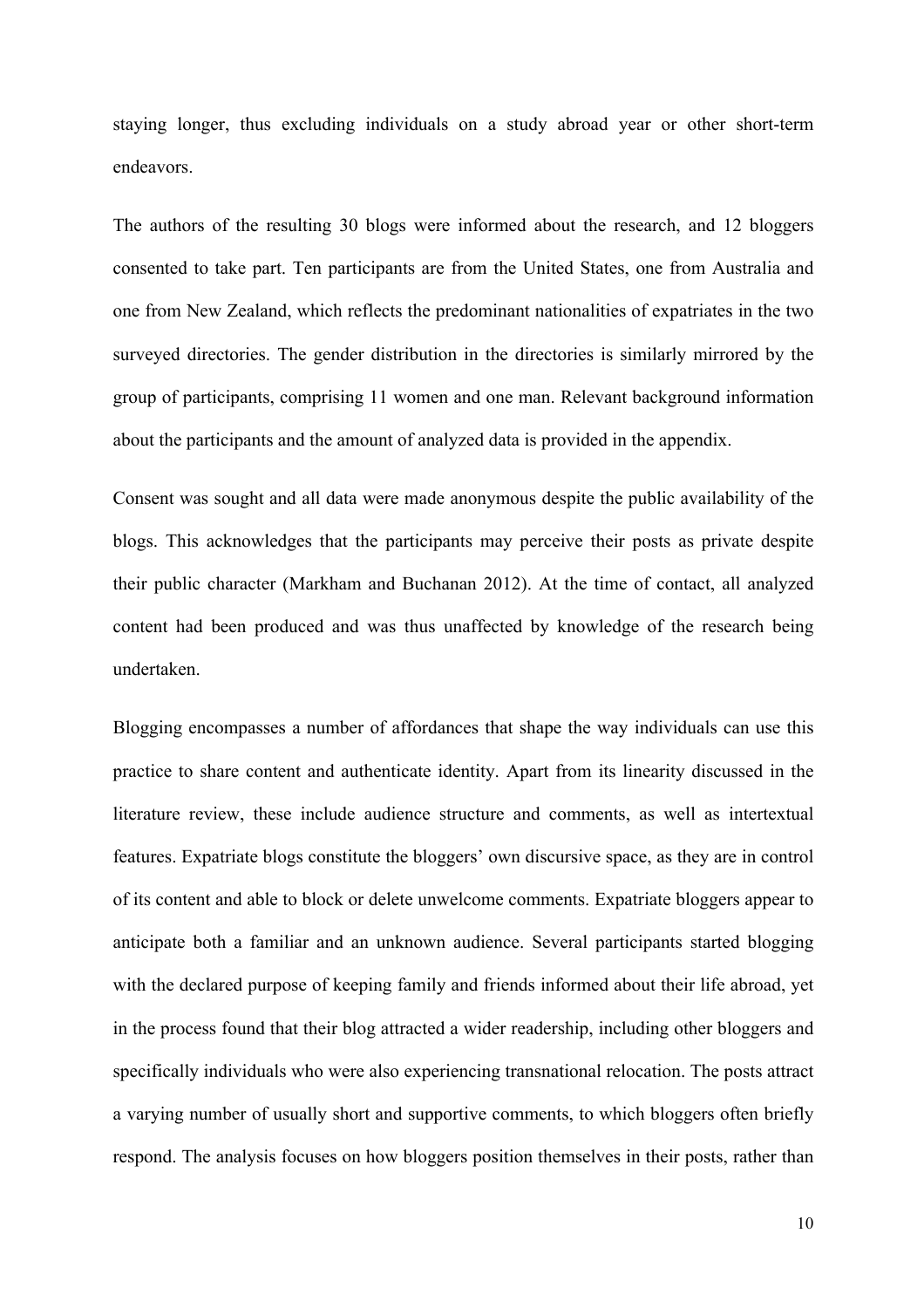on the reception this receives, which would however constitute a worthwhile area for further investigation.

Finally, there are a number of intertextual characteristics that shape blogs as a space for identity construction. Expatriates can establish coherence by linking back to their previous posts or grouping them into categories. This includes showcasing a growing archive of posts arranged in chronological order, thereby visualizing the extent of an individual's shared expatriate experience. External links feature for instance in the blogroll, a collection of recommended blogs, which can serve to position the individual as a member of a wider expatriate blogging community. This ability to link to external pages afforded the approach to data collection taken in this research, as elaborated above.

#### **3.1 Analytical procedure**

The data were imported into NVivo and analyzed within Bucholtz and Hall's (2004a) ToI framework, which encompasses a total of six tactics: beyond authentication and its opposite, denaturalization, creations of legitimacy/illegitimacy and similarity/difference were identified, and the passages in which they occurred highlighted and subjected to further scrutiny. Instances where more than one tactic was seen to operate were considered under each relevant tactic.

Treating the dimensions of (in)authenticity, (il)legitimacy and similarity/difference as not mutually exclusive acknowledges the complexity of identity construction. With ToI leaving the linguistic size of an instance of a tactic unspecified, it was taken to correspond to a meaningful unit and was found to range from a few words up to an entire paragraph. Rather than an orientation to any form of expatriate identity, authentication specifically involves the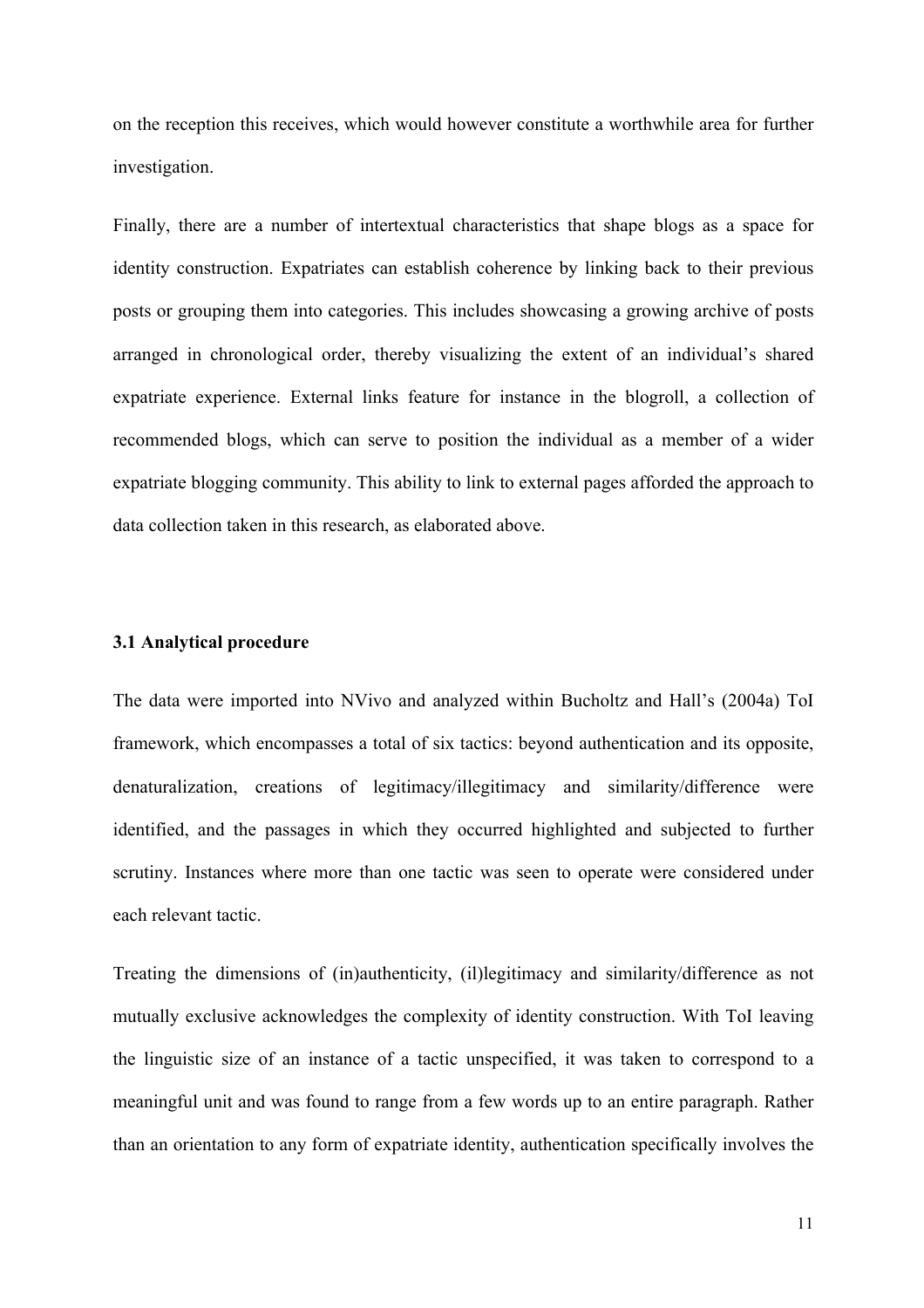participants portraying expatriate identity as genuine. The present analysis reports on the findings for this tactic because it emerged as a particular concern in expatriate blogs and because it grants insight into a specific discursive practice of identity construction enabled through blogging.

## **4. Analysis: Authentication in expatriate blogs**

In total 568 posts were analyzed (see Table 2 in the appendix). Figure 1 provides an overview of how many instances of each tactic were identified in the blogs. Most frequently, the participants construct expatriate identity through negotiations of similarity and difference. This is followed by authentication, which is prominent throughout the data: 722 instances were identified within 350 posts. These numbers need to be treated with a certain reservation, due to the varying word length of instances and the fact that numerical discussions alone cannot meaningfully capture how identity is constructed.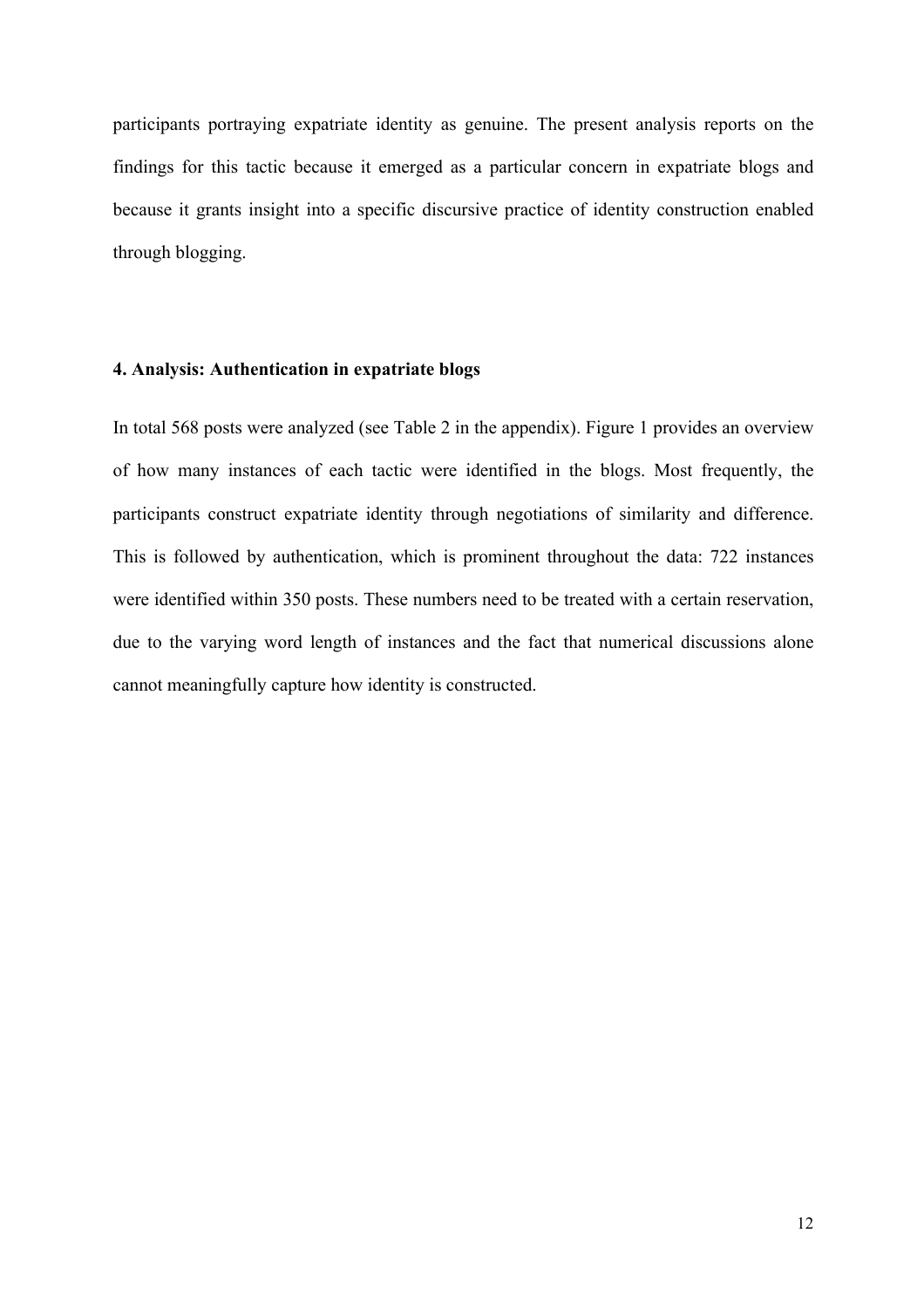

Figure 1. Number of instances identified for the six tactics.

The expatriate bloggers authenticate identity in a number of interrelated ways. The aspects illustrated below are therefore not mutually exclusive, but are discussed separately to address in a structured way the complexity of the phenomenon that emerged from the data. For this reason, the analysis does not offer a numerical count of how many instances were identified for each aspect. Rather, the aim is to show in detail in what prominent ways the expatriates linguistically achieve authentication in the course of sharing their personal experiences of relocation and life abroad as it unfolds, which in turn is made possible through the linear nature of blogging discussed in section 2. Very noticeably, the expatriates highlight their expertise regarding transnational relocation. They also authenticate expatriate identity by providing insight into life abroad on the basis of their own experiences. Finally, relocating abroad is framed as enabling the expatriates to find personal fulfillment.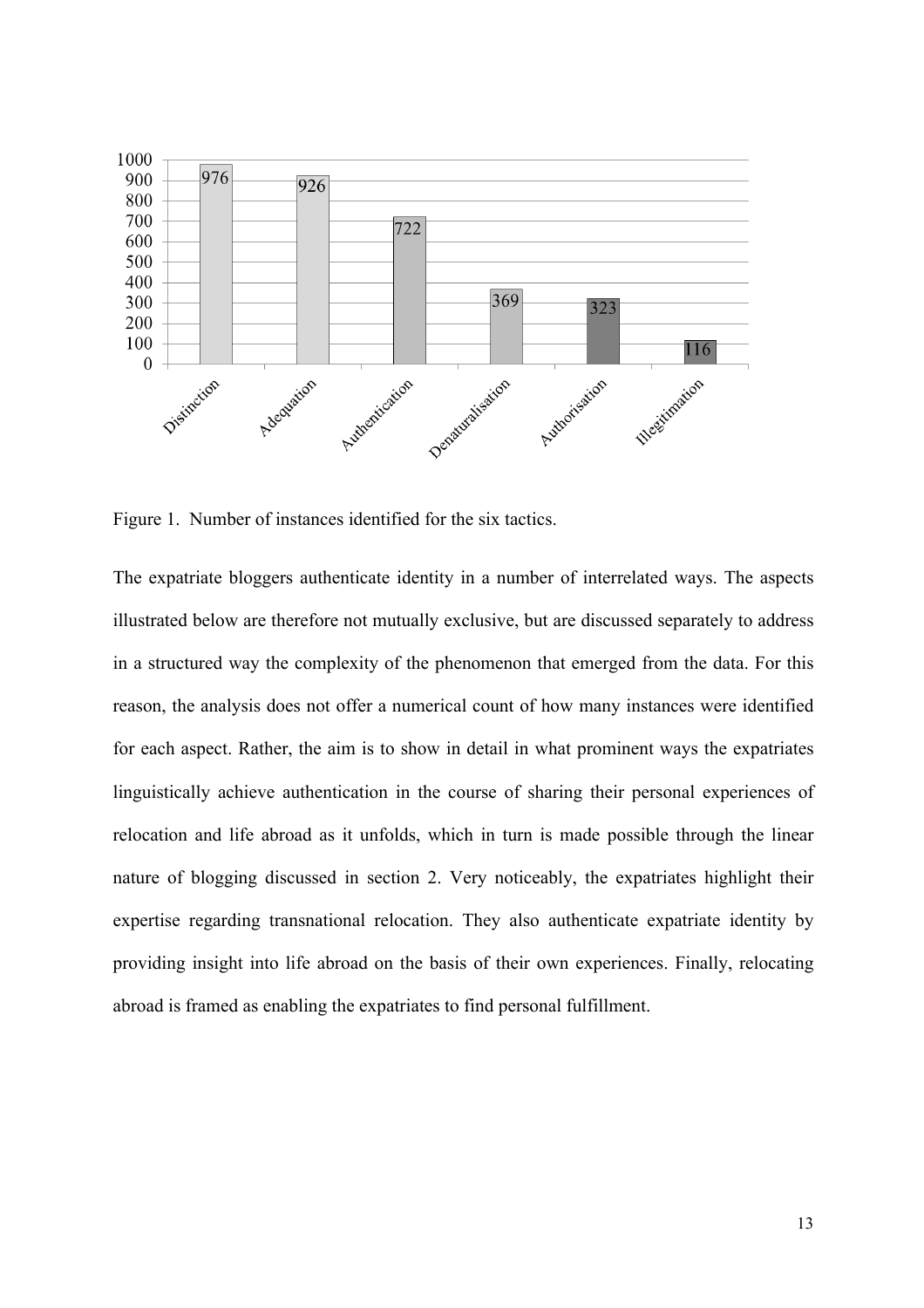## **4.1 Displaying expertise**

The participants were found to authenticate expatriate identity by portraying themselves as knowledgeable and experienced in expatriate matters such as visa requirements, moving pets and belongings abroad, and daily life in England. Expertise can be claimed explicitly or just implicitly displayed through individuals' contribution (Vásquez 2014), for instance when an expatriate outlines the steps undertaken to obtain their visa. Elaborations along these lines can be read either as a sharing of a blogger's experiences per se, serving functions like keeping readers entertained or aware of their progress, or they can function as providing information or implicit advice (Harrison and Barlow 2009). Such ambiguity can be a means of dealing with the potential face-threatening quality that advice has in an Anglo-Western setting (Locher 2006: 113). However, the expatriate bloggers also explicitly give advice to readers, which positions them as experts by virtue of their own experiences. That "invoking lived experience" can establish authenticity and authority in public contributions online has also been found in the context of a discussion forum (Davies, B. 2013: 34).

A case of such ambiguity, where the sharing of aspects of daily life functions as potential advice, is Emily's announcement of her family's relocation in her first post, partly consisting of a list of 17 steps she has already taken in preparation for their move. She introduces this substantial account of her activities as shown below.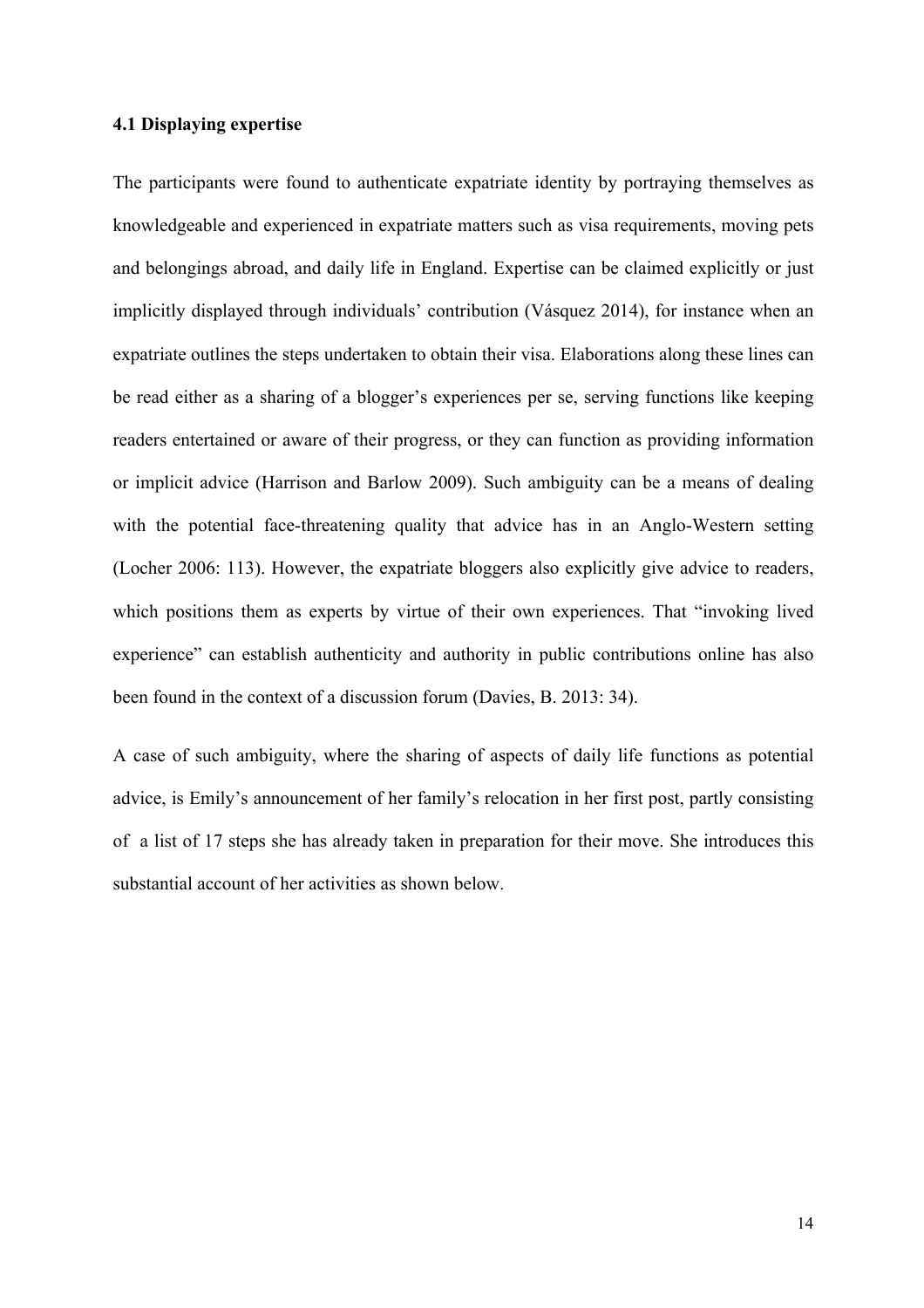Example 1: Emily

As we are leaving sooner (4-6 weeks max) rather than later, I decided to just DO the things that i know from past experience need doing to make the move as smooth as possible  $\ldots$ <sup>1</sup>

The ensuing list contains tasks such as organizing packers, sorting through possessions, finding a buyer for their car and looking for a school in their anticipated area of residence. These points can either be read as an appraisal of her progress and a means of highlighting how busy she has been, or they can function as advice, as they convey how much effort goes into transnational relocation and what needs to be considered for such an undertaking. Readers who are also preparing for a move abroad may find these points helpful. In either case, Emily portrays herself as knowledgeable based on her *past experience* and able to deal with the necessary steps. Earlier in this post she mentions that this will be their third move between countries. She maintains that they are *far from experienced expats*, which lessens any potential imposition of the following report of their preparations, but she also points out that they feel *like [they] are global nomads*, and her list of necessary steps authenticates her as such.

The expatriates share not only their experiences of living abroad, but also what they have learned from them. For example, shortly before her six-month anniversary in England, Jessica shares her insights on living abroad in a post entitled *Expat Life: What they didn't tell me…*, and Megan writes a similar post on *7 Things No One Told Me about Expat Life* after nine months in England. Both contain lists of things they would have liked to know before

<u> 1989 - Jan Samuel Barbara, político establecido de la provincia de la provincia de la provincia de la provinci</u>

<sup>&</sup>lt;sup>1</sup> All data are reproduced verbatim but are normalized for spacing and paragraphing. Alterations for anonymizing purposes are rendered in square brackets.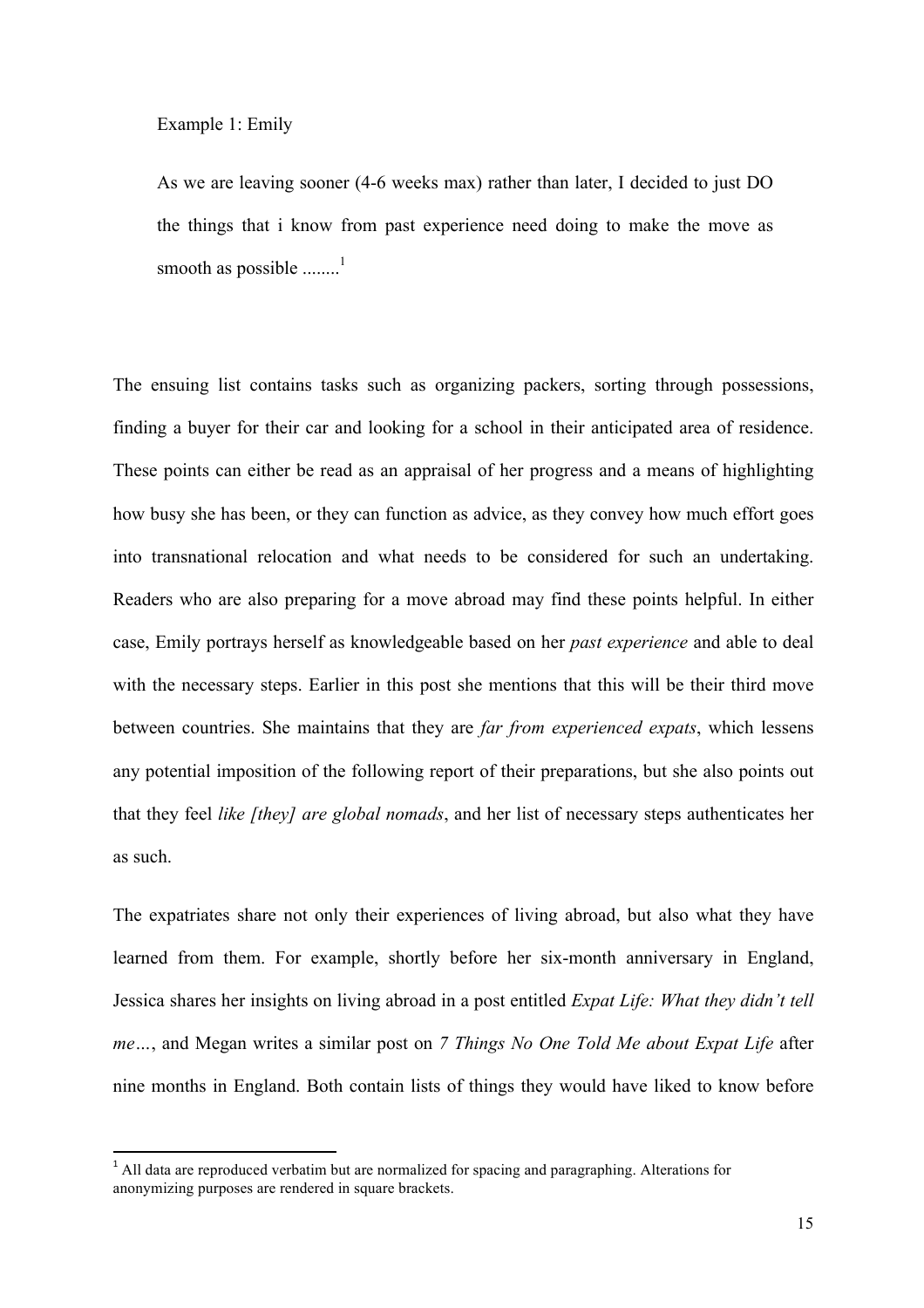moving. Again, such lists do not merely have informational and entertainment value, but may be intended to help others in a similar situation (and in turn authenticate individuals as expatriates), as Jessica points out.

## Example 2: Jessica

Maybe you might happen upon this post and let some reality sink in a bit, unlike myself. So I'm lending my advice to the online world of expats or soon to be expats with things I wish someone would have told me.....

Jessica begins her post by looking back at her optimistic projections of what life abroad would be like, which she now portrays as removed from reality. Having lived in England for several months, she is now in a position to provide advice by virtue of her own experiences. Rather than factual matters, affective aspects dominate her list, such as how sounding different makes her feel or that she misses certain food items from home, which expresses a sense of nostalgia. These are insights that can only be shared in retrospect through having experienced them personally, which portrays them as genuine and in turn authenticates her as an expatriate who is in the hybrid position of gaining insight into her new environment whilst also maintaining associations with her home. At the same time, providing advice to other (future) expatriates positions her as similar to them on the basis of having achieved an understanding that may be relevant to them. This is hence an instance where authentication interrelates with Bucholtz and Hall's (2004a) tactic of adequation, the creation of similarity.

Such personal experience positions the expatriates as insiders: they can give advice that official sources cannot provide. Looking back on her first year in England and her struggles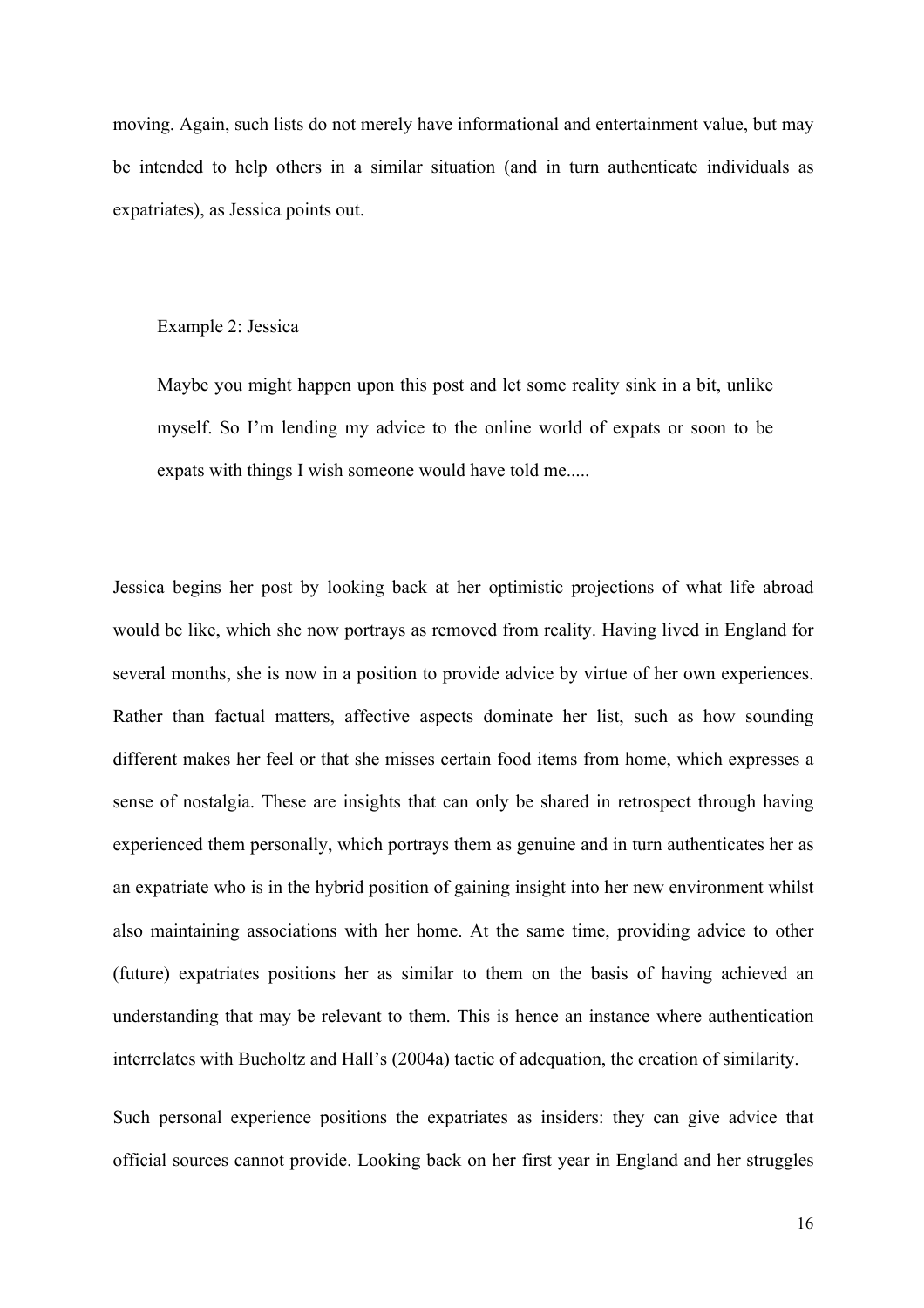with moving her pets, Chloe makes her status as an experienced insider very plain, as illustrated below.

#### Example 3: Chloe

All of the information and documents you need can be found on the Pet Travel Scheme website [hyperlink]. However there are things you should probably know, no matter where you're moving to, that won't be on the website. So, friend to friend, I've got some tips of my own for you.

Whilst factual information is available on a pet travel website, Chloe points to the value of her own realizations, providing tips on relational aspects such as who to ask for help and how to communicate clearly with veterinarians. Her peer advice can complement or even outperform that of professional authorities. Such personal insights position the expatriates and their experiences as authentic.

Finally, the expatriates may claim expertise as a means of setting themselves apart from inexperienced others. A case in point is a comment by Jessica in a post on visiting Tantallon Castle, as rendered below.

#### Example 4: Jessica

Perched high above the sea side on a rocky cliff, Tantallon Castle looks like something right out of a fairytale. I overheard an American girl at Edinburgh Castle say that she felt like she was in a fairytale. Well, she was wrong...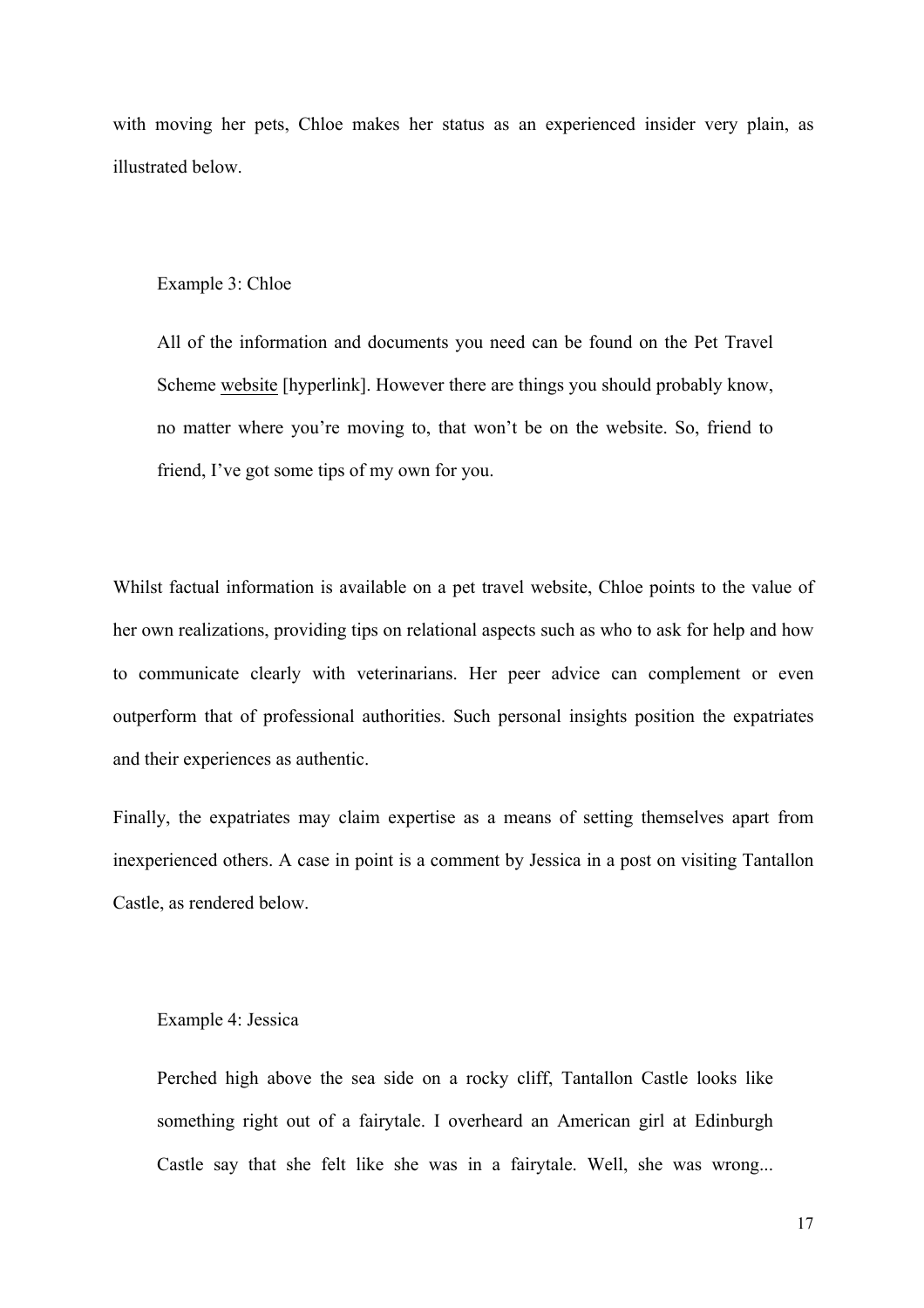Tantallon is the fairytale! After seeing so many castles [internal link to her previous castle posts], I feel like I have the authority to rank castles on fairytaleness :)

Jessica has visited many castles, which the link to her previous posts provides evidence for. Therefore, she now feels authorized *to rank castles on fairytaleness*. This involves contrasting her evaluation of castles with those of *an American girl* she overheard. Jessica sets herself apart from her compatriot, claiming more expertise. The smiley remains ambiguous: whilst it may serve to position her claim for expertise as somewhat playful, it may also mitigate any imposition of her claim, or orient to *fairytaleness* as an unusual criterion. In any case, Jessica portrays her assessment as reliable based on her rich experience of castles, which in turn authenticates her as an expatriate and legitimizes her judgment over that of other Americans, who may only be visiting some sights rather than live in the country for an extended period of time.

As illustrated, authentication was found to involve a sharing of expatriate experiences that goes beyond keeping readers informed or entertained to portraying individuals as well-versed in matters regarding life abroad. Constructing identity as individuals in the position to give advice or make judgments is closely linked to a further authentication strategy, which involves providing unadorned accounts of life abroad, as discussed below.

## **4.2 Providing deep insights and unadorned accounts**

The participants further authenticate expatriate identity by setting themselves apart from short-term visitors such as tourists. Whilst they may portray themselves as foreigners in their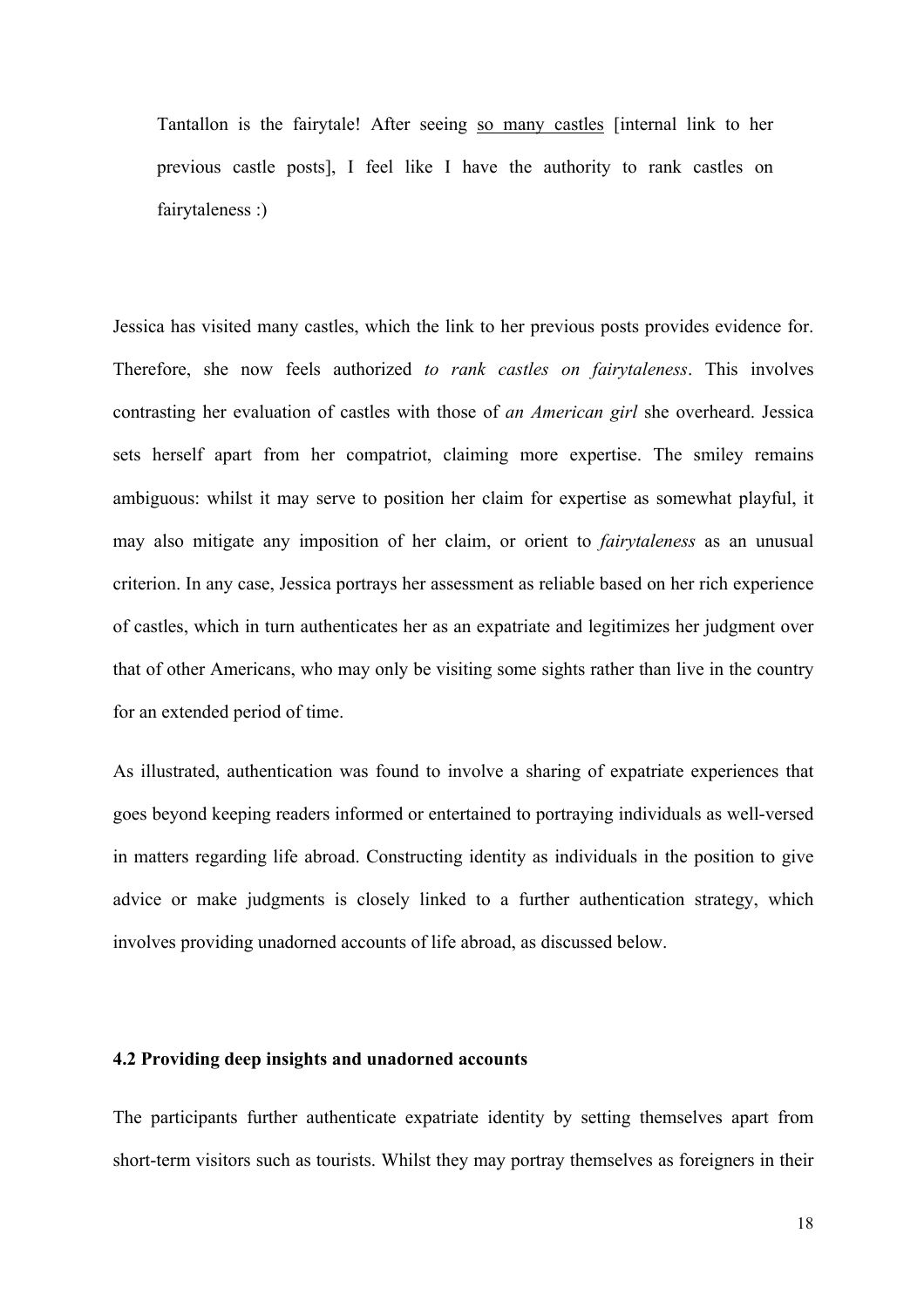surroundings, they are a different kind of foreigner due to the depth of insight they have access to. Such a positioning has previously been identified in forms of mobility both in the case of gap year travel blogging (Snee 2014) and an expatriate's travel blog (Cappelli 2008). The expatriates may conceptualize their settling in as no longer feeling like a mere visitor. For instance, the expatriates frequently blog about everyday life, an authenticating feature also identified by Jones (2019) in the case of transgender vlogging. For the expatriates, this includes home-making activities such as grocery shopping or dealing with household appliances like the fridge and washing machine. These are activities that locals engage in, but typically not visitors. Also, the expatriates explicitly offer unadorned accounts of life in England rather than just reporting on the positive aspects. Both practices are illustrated below.

Deep insights can take the form of having more local knowledge, as Jessica demonstrates in Example 4, contrasting herself with another American and potential tourist. Another example is a comment made by Sarah on a picture of what the drains in her garden look like.

## Example 5: Sarah

Victorian Plumbing 101. So here is something your average tourist does not get to see: the inner workings of Victorian plumbing. Our home was built in 1898, the era of Queen Victoria.

Sarah provides readers quite literally with deeper insights, showing and discussing the details of living conditions in a house built in Victorian times. In a humorous way she comments on the fact that this is hardly a standard sight for tourists, which authenticates her as an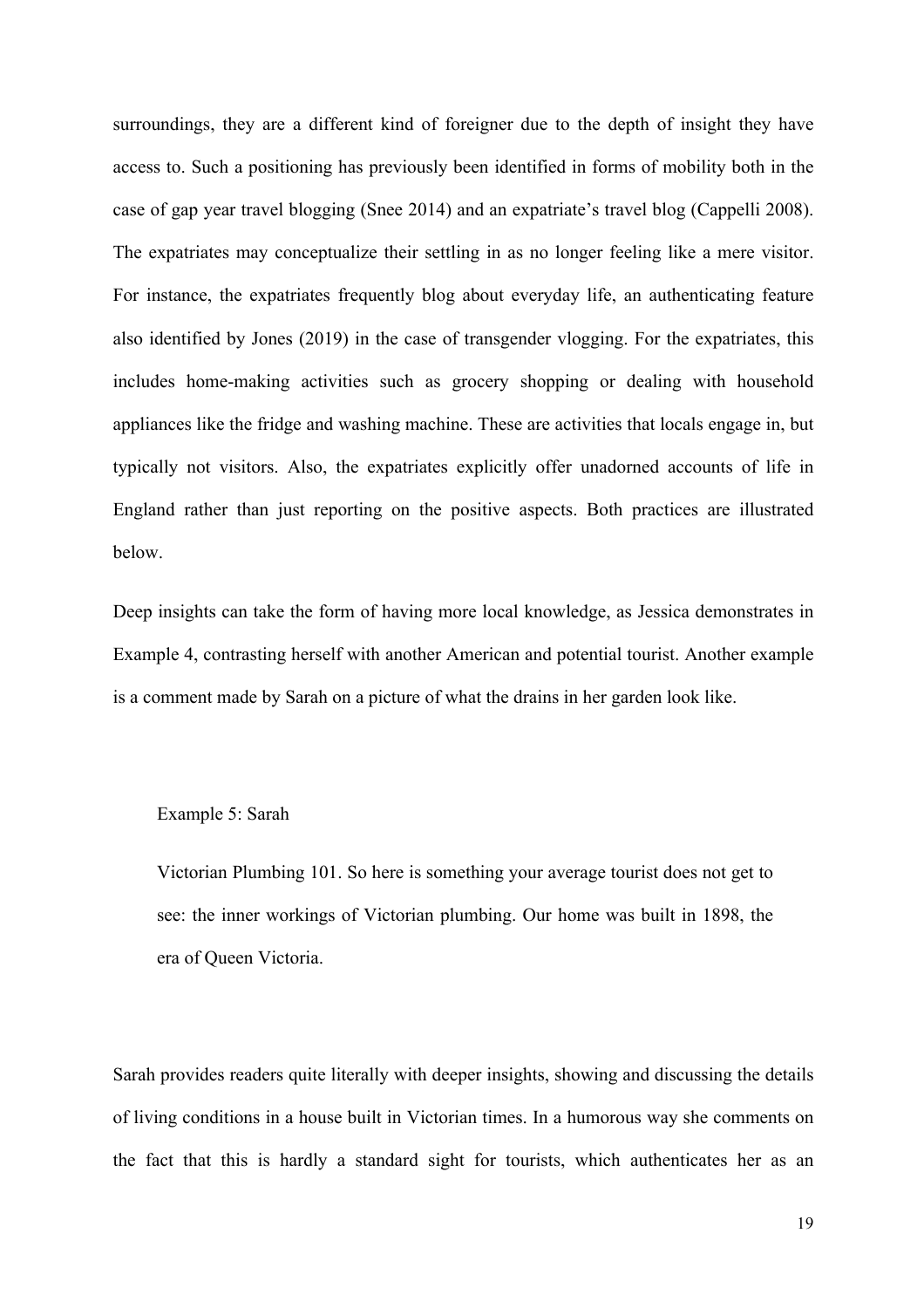expatriate who truly lives in the country rather than just visiting it. Her experience of England may be unusual for tourists in its mundaneness, yet it is genuine. This echoes sociolinguistic conceptualizations of authenticity as involving the local and the ordinary (see Coupland 2003).

A similar understanding of everyday aspects of living in England is also communicated by the other participants. For instance, Leah writes detailed posts about grocery shopping or travelling on trains, positioning herself as knowledgeable in the daily workings of life in England. In a similar vein, being an expatriate is portrayed as entailing embracing everyday aspects of life abroad rather than seeking excitement. Example 6 illustrates Kim's reflections on the reality of living abroad as opposed to people's expectations of it.

#### Example 6: Kim

Sometimes, I feel there is an assumption that when you move abroad your life will immediately be more glamorous and full of adventure. I admit that is an easy trap to fall into; wishing that every day I had some incredibly amazing story to tell. And yes, sometimes my life here is more glamorous than my life in the US (and I love those times too!), but it's the every day that has become so meaningful to me. The mundane to me is the perfect.

Whilst Kim acknowledges that some days in her life abroad are *glamorous*, most are far less so than expected. Living abroad does not mean living a life *full of adventure*, which a tourist might expect during their brief stay. Instead, Kim enjoys the normality of her life in England. Her experiences may not be exciting, but they are real and *perfect* for being ordinary. Kim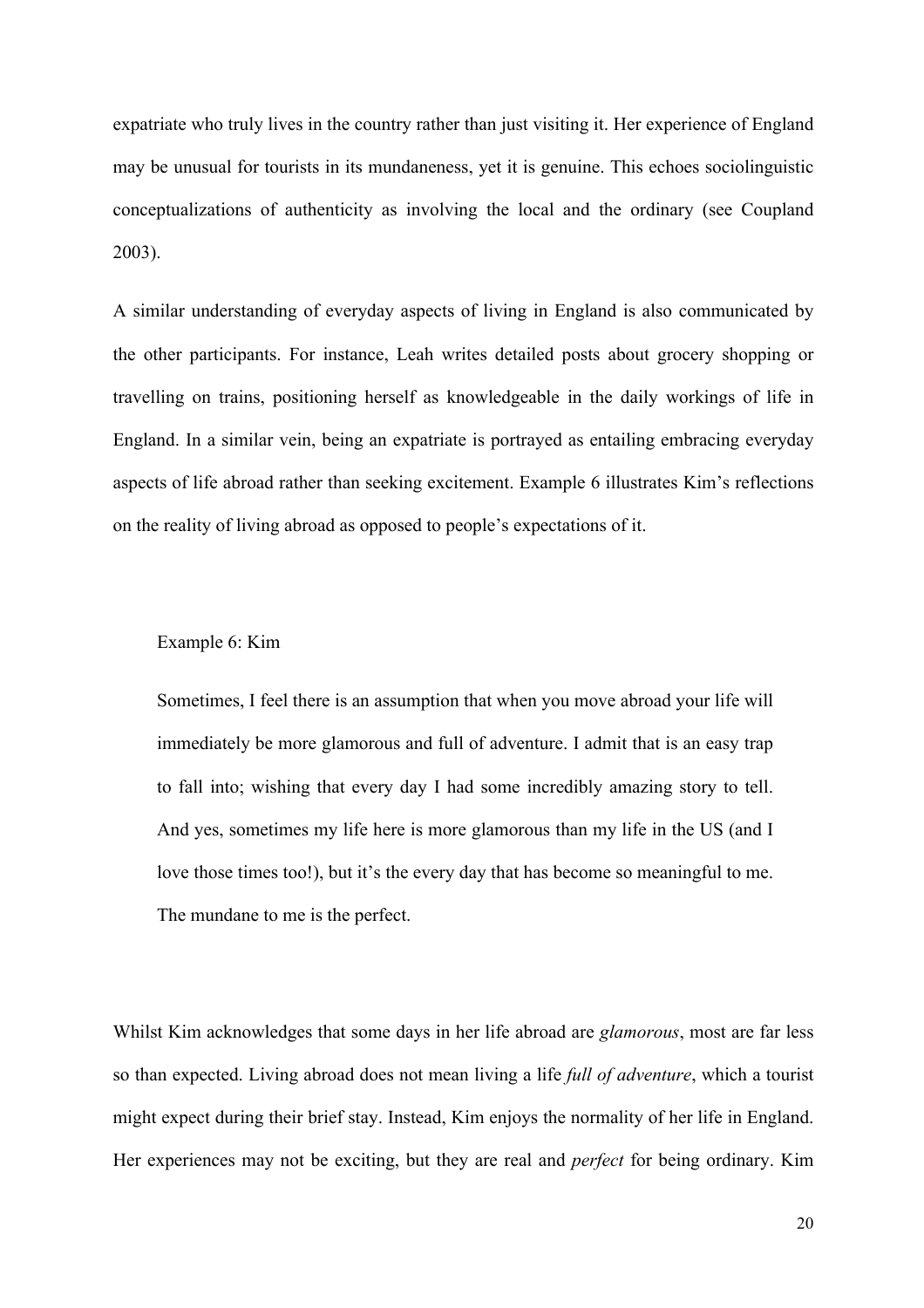treats finding meaning in everyday life as preferable to a shallow chase for glamour and adventure. Shallowness has been associated with inauthenticity (Widdicombe and Wooffitt 1990), and distancing herself from this enables Kim to construct authenticity.

Being open about what life abroad is like and able to admit its mundaneness positions the expatriates as more than mere visitors. In instances where the expatriates report on negative aspects of living abroad or openly write about issues they are struggling with, they tend to justify such accounts to readers. They legitimize their telling by evoking authenticity: rather than only reporting on the positive aspects, they position themselves as offering a view of what life abroad is truly like. Nevertheless, the fact that such legitimizing measures are taken suggests that the expatriates perceive an expectation to only share positive experiences. For instance, Aubrey writes two posts on her likes and dislikes about England, having lived there for one year. She begins with the negative aspects and justifies this as shown in Example 7.

## Example 7: Aubrey

I'll begin with a list of 10 things that I hate about this country. I'd rather start with the bad so as not to give anyone any illusions about being an expatriate. I've always said from the start that I'd share the full experience, not just the roses  $\&$ daisies.

Aubrey makes clear that she wants to *share the full experience* so that readers can see what being an expatriate is really like. Her claim to experiencing negative aspects and her willingness to report them in her blog thereby serve to create authenticity.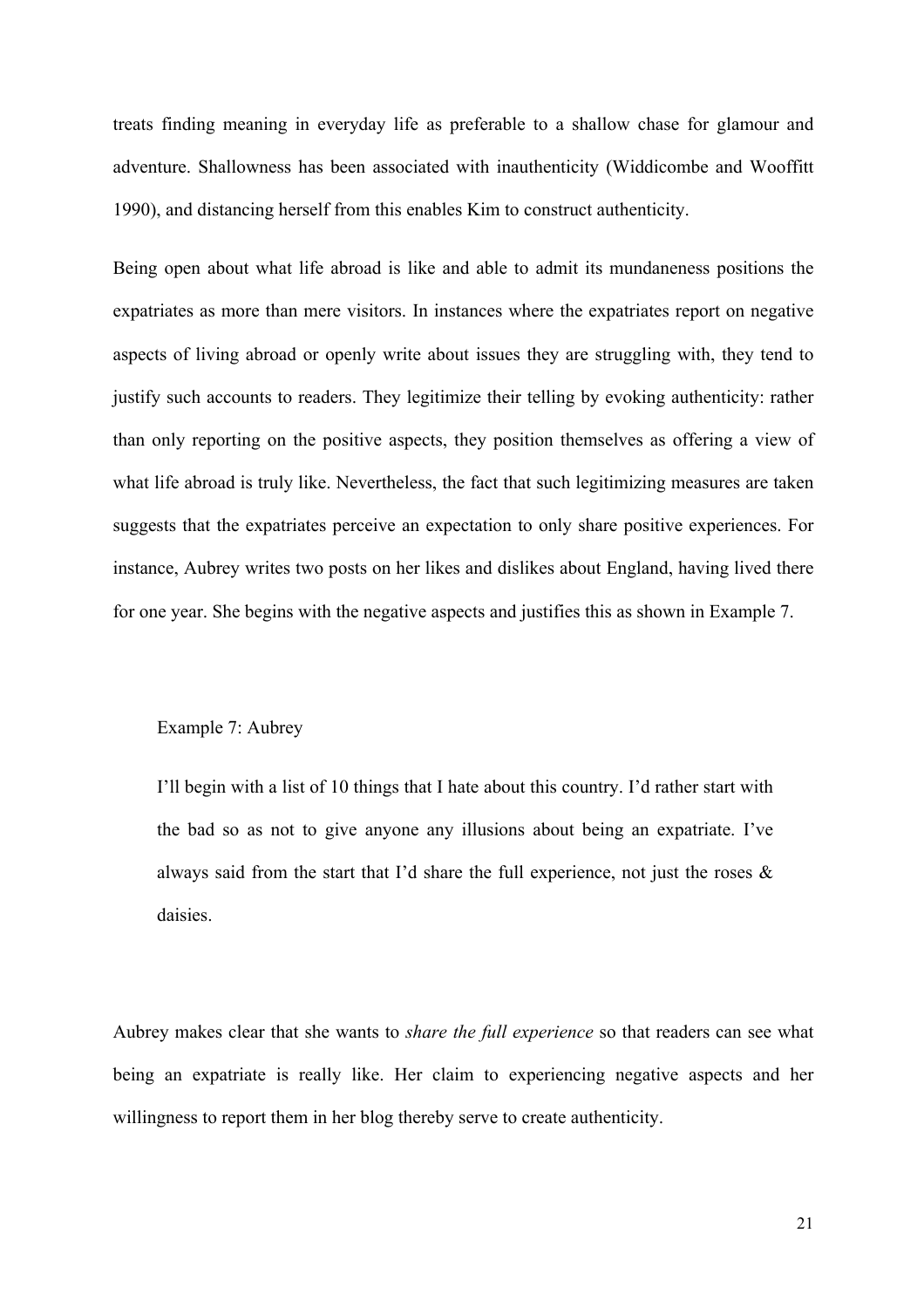At the same time, this post marks the one-year anniversary of her life in England. The majority of participants acknowledge when they reach this moment, reflecting on their experiences. Several expatriates also remark on the number of months that have passed since their relocation, or they blog about other milestones they have reached, such as obtaining their visa or celebrating their first birthday in England. This practice and its importance for identity construction in blogs about relocating abroad have also been identified in previous research (Kluge 2011), and it is afforded by the linear nature of blogging discussed in section 2.

Similarly to Aubrey, Emily emphasizes the authenticity of her experiences to legitimize sharing them. She writes about how hard she finds settling into her new life in England because she feels lonely, accounting for her post with the following concluding comment.

#### Example 8: Emily

You wanted to know about expat life with [Emily] ….. bet you thought it was all long lunches, girls weekends away and parties. Bet you didn't realize that there's this aspect too, the one of loneliness even tho there's people around you.

Emily makes explicit what she assumes readers' motivation to be for following her blog: to *know about expat life*. She also displays awareness of the kinds of contributions that may be expected of her, revolving around extensive leisure activities. Her post does not match these expectations, which needs to be justified. Emily manages this by emphasizing that it represents a true portrait of what life as an expatriate can be like. Her understanding exceeds that of readers, which puts her in a position to challenge their assumptions. She implies that if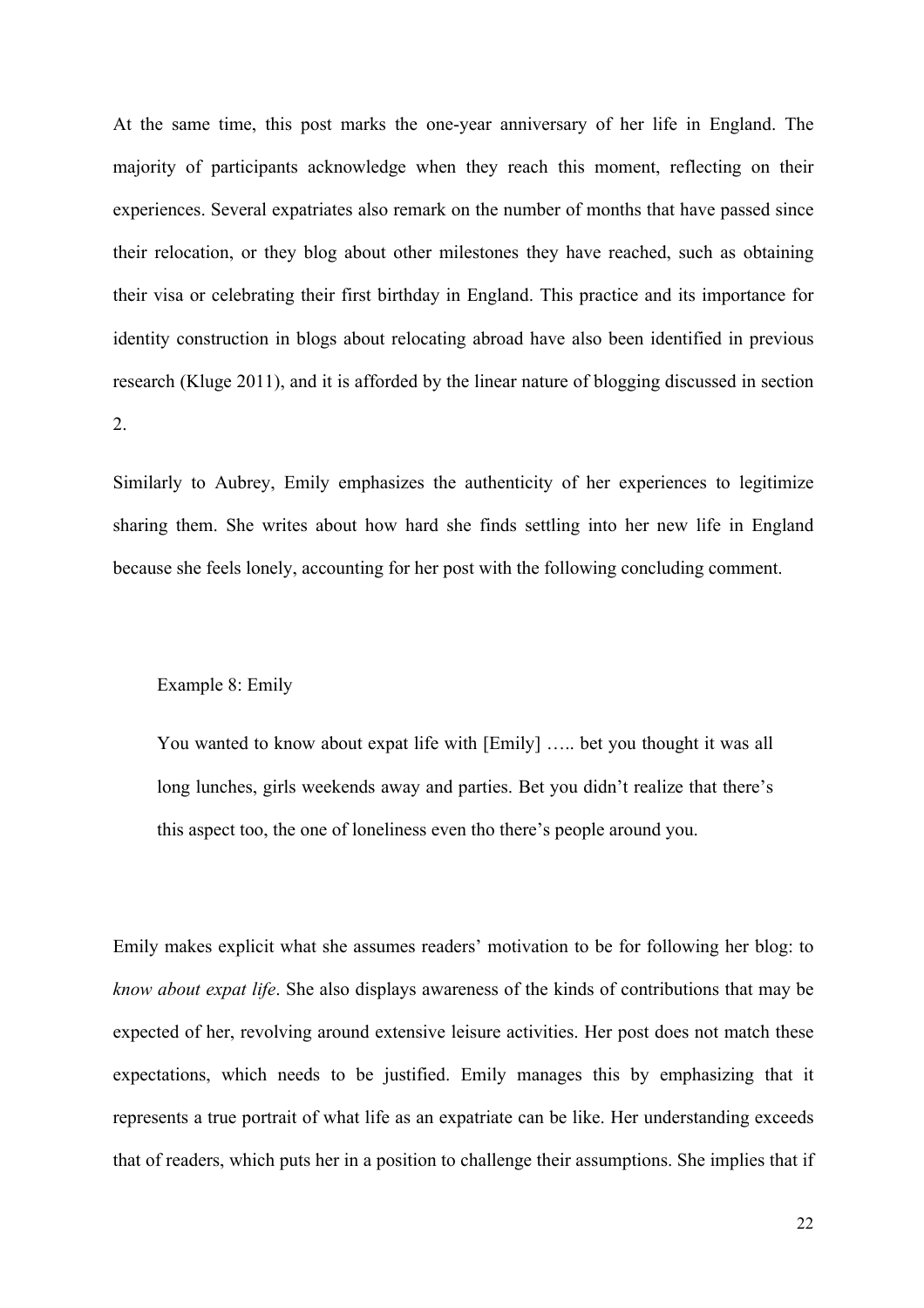they follow her blog to know about what living as an expatriate entails, they are going to gain an authentic picture rather than a confirmation of clichés. Hence, authentication is achieved through a rejection of stereotypes; conforming to what is considered typical is not enough to be authentic (Widdicombe and Wooffitt 1990).

To sum up, sharing realizations that are only accessible by having experienced life in England, and providing unadorned accounts of life abroad are prevalent authenticating strategies in expatriate blogs. At the same time, the expatriates orient to not fulfilling readers' anticipated expectations, and justifying their contributions serves to authenticate them. This highlights again that authentication is linked to notions of authorization (Bucholtz and Hall 2004b: 503): what is seen as authentic may depend on it being made legitimate and defended in its status (Coupland 2003: 419).

#### **4.3 Finding personal fulfillment**

The expatriate bloggers also authenticate identity by pointing out that they have found personal fulfillment through their move abroad. This comprises expressions of feeling real and natural, as well as assertions that they can be themselves. For instance, Kim reflects on the change in her living situation and how she feels when returning from visiting her family and friends in the United States.

#### Example 9: Kim

This year, I moved to England. It hasn't been the easiest year as I left everything that seemed familiar and comfortable to me. However, every time I get on a plane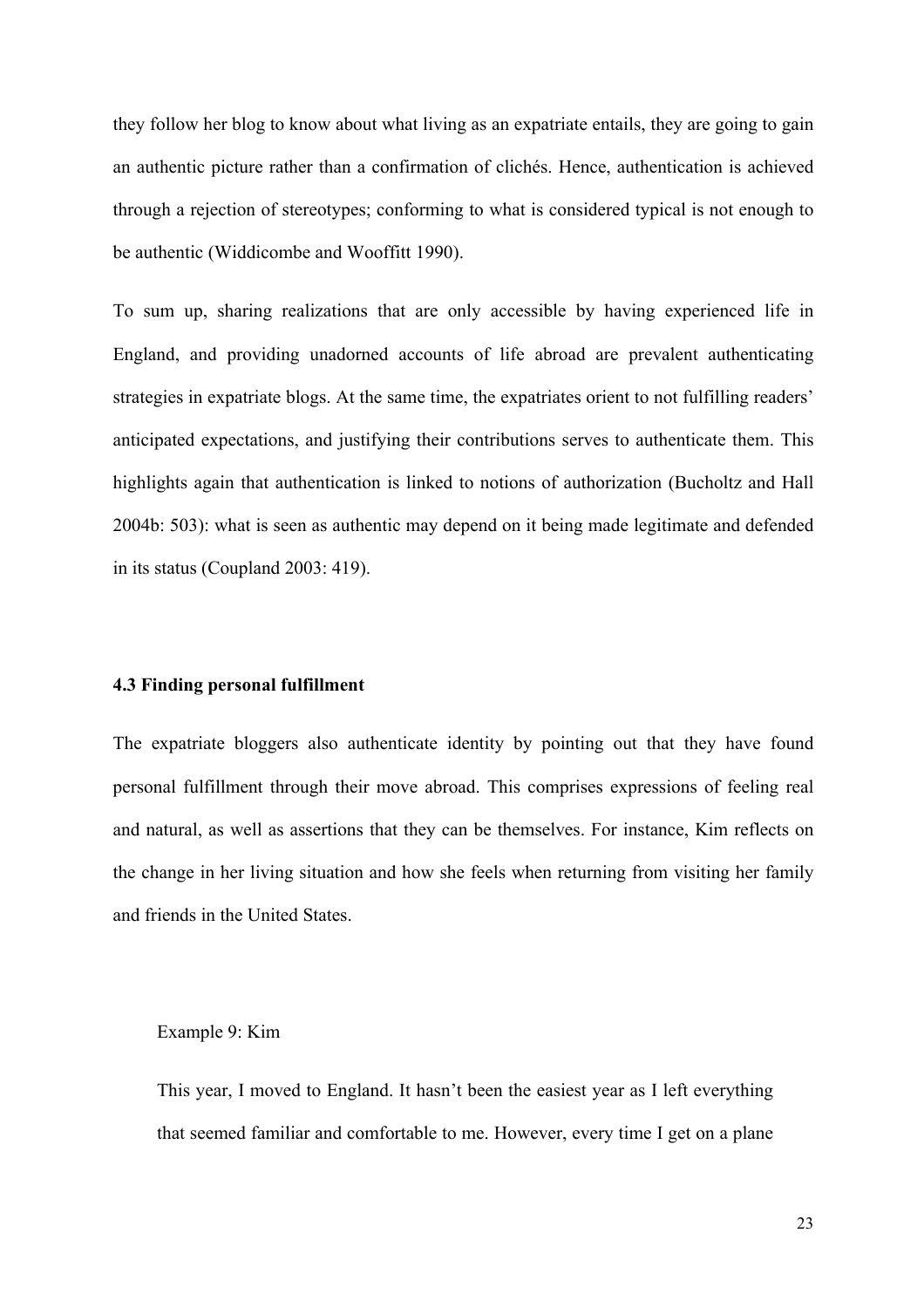to return to England, I always know and feel how right it is to be heading east and back across the Atlantic to [English county].

Whilst she presents her relocation as challenging, she asserts that living in England feels *right* for her. This portrays her as having found fulfillment through her move despite all difficulties; living abroad is true to her and authenticates her.

Another element of finding personal fulfillment is the expatriates' assertion that their life abroad allows them to be themselves. In Example 10, Chloe expresses a sense of personal achievement about her new living situation.

## Example 10: Chloe

I made this life for myself, and that makes me proud. I've seen new things and made new friends (among which I count the lovely readers who comment here :D), found a place to live, and a city where I feel happy to be who I am.

Chloe points out that she has been able to create a new life full of experiences and new relationships, and that living in her new city allows her to be herself. This is a displayed essentialist conceptualization of identity as an inherent quality that can be realized to a varying extent in everyday life. For Chloe, succeeding in the creation of a new life enables her to reveal this natural self. Nevertheless, the creation of authenticity is discursively achieved and lies in the very negotiation of this notion of being true to oneself.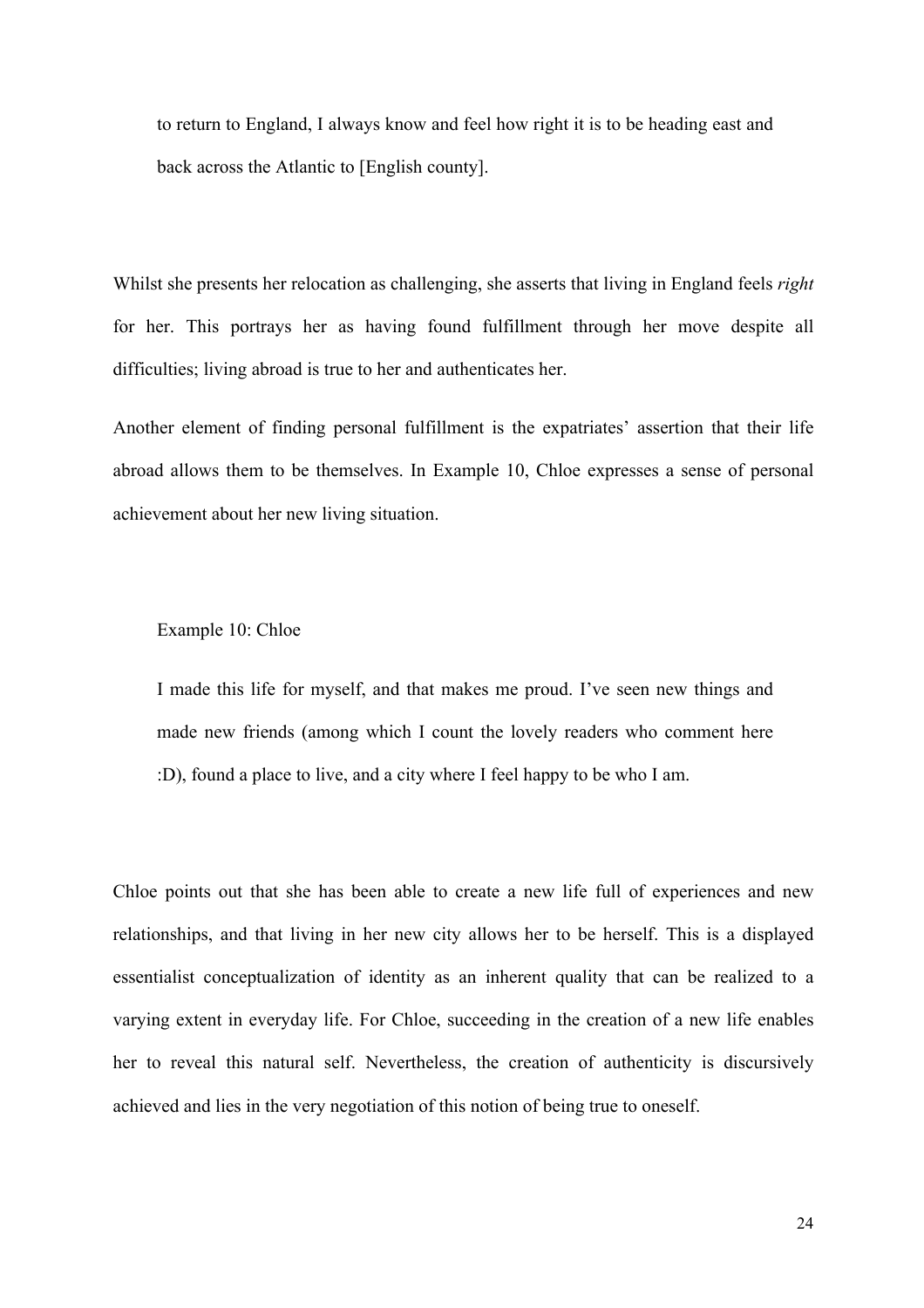Chloe has also made new friends in the form of her readers. Indeed, some participants orient to the fact that they are learning how to blog and are establishing a network of bloggers as time goes on, just as they are building their experience of what being an expatriate entails. Situating themselves within the practice of expatriate blogging and "display[ing] connectivity" (Davies, J. 2013: 237) with other bloggers endows them with authenticity in Coupland's (2003) sense of attaining consensus and value in this particular sociocultural context. As such, authenticating identity also involves embracing the somewhat performative side of expatriate blogging, as mentioned in section 2.

Finally, several expatriates mention that they have fewer possessions now that they live abroad. Emily writes an extensive post on the subject entitled *Living Light and Lovin' It*, reflecting that not having many possessions is beneficial when moving as an expatriate. A transnational move necessitates sorting through and giving away personal belongings, which engenders a discursive engagement with how this impacts on individuals' sense of identity. For instance, both Ruth and Jessica mention that having fewer possessions has enabled them to gain more *life experiences*. Similarly, having moved abroad to live with the man she has fallen in love with, Claire reflects on how letting go of her belongings has made a fresh start possible, as Example 11 shows.

## Example 11: Claire

It was during the time when I was selling off the furniture and things that made my house so cozy, that I realized the gifts I was receiving in learning how to let go of the physical stuff in exchange for my deepening connection with [husband]. I had no idea where we would go or really how we would get there, but what I did know was that my house and all the things inside were not what made it a home.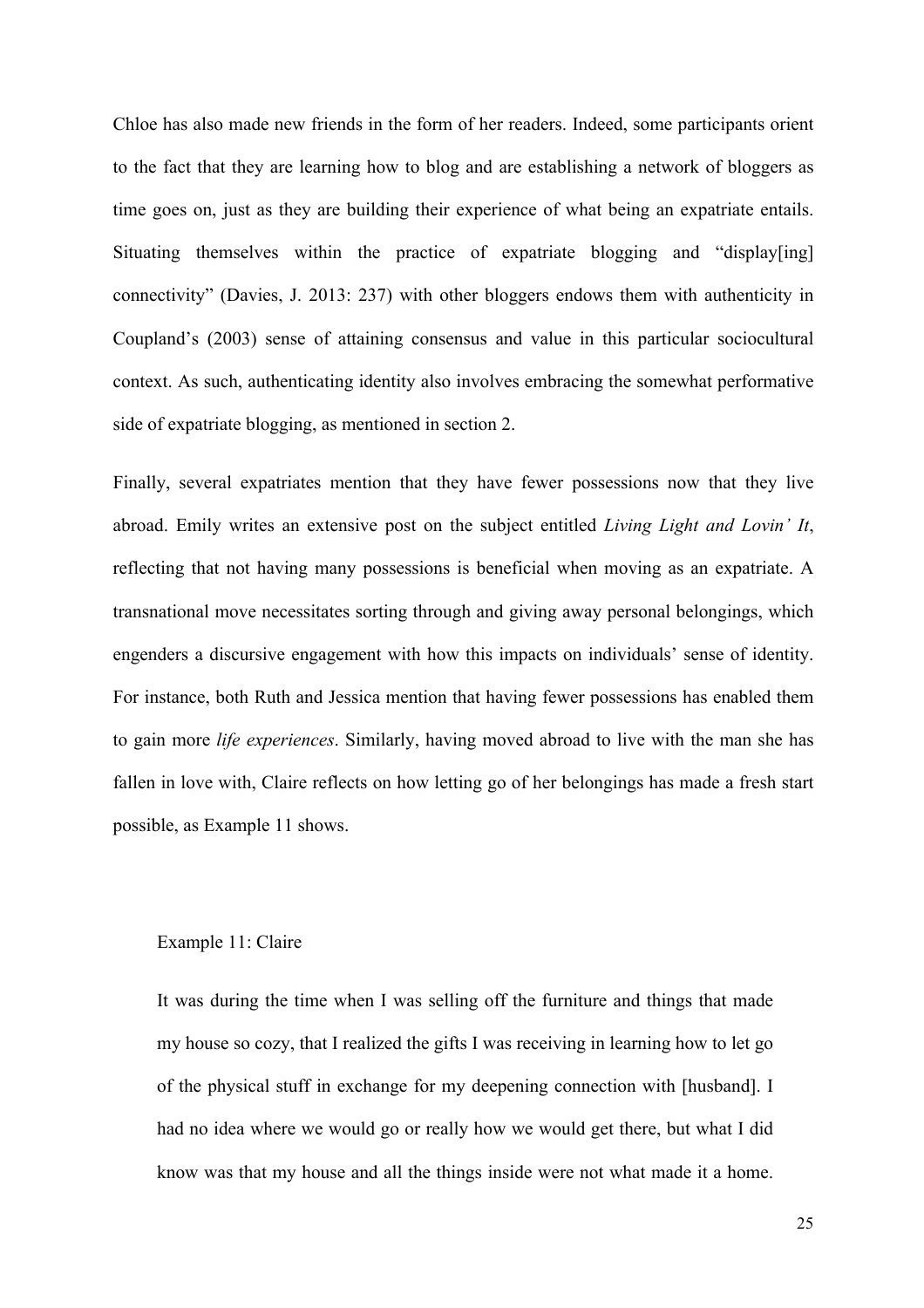Freeing myself from the belongings that I thought had to have, gave me the opportunity to start over in a life I could not have imagined would be so right for me.

Claire reflects on her changed understanding of the meaning of home and her belongings. She portrays this as trading physical objects for a relationship, whereby giving them away and moving to England has allowed her to begin a new life that feels *so right* for her. The authentication that Claire achieves through this is strengthened by the contrast she establishes between her current situation and her former point of view, which she in retrospect portrays as hindering the achievement of her genuine self. This phenomenon occurs in other instances as well: individuals distance themselves from former points of view or ways of being, and this in turn enables them to create authenticity. A similar case is Jessica's list of things she wishes somebody had told her about being an expatriate (Example 2). Such transition to having deeper insights hence authenticates expatriate identity.

In summary, emphasizing personal fulfillment attained through transnational relocation functions as a further means of authentication. The expatriates express that moving abroad has enabled them to start a new life and gain more experiences, often in connection with having fewer belongings. This is portrayed as natural and right and as a way of allowing them to be who they believe they really are. Individuals' concept of a 'true' self that surfaces through their relocation, such as expressed by Chloe (Example 10) and Claire (Example 11), is an essentialist notion that views identity as a fixed property of an individual. Yet it contributes to the very creation of authenticity through discursive means.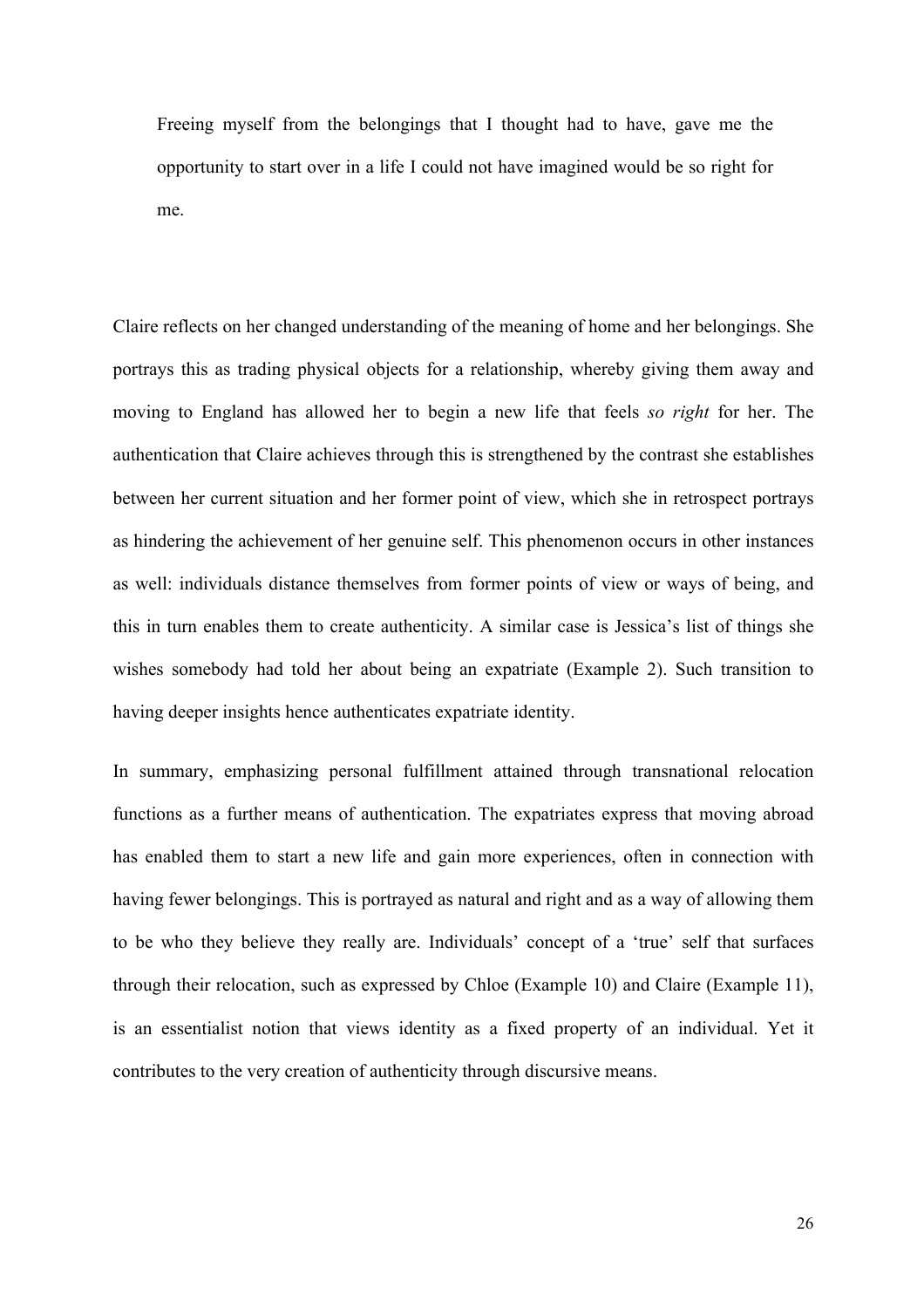#### **5. Discussion and conclusion**

This paper has examined the discursive practice of a type of privileged migrants, expatriate bloggers, with a focus on how identity is authenticated in their posts. It follows Bucholtz's (2003) case for investigating how effects of authenticity are discursively created, which she refers to as authentication. The findings show that authentication is a prominent means of identity construction in expatriate blogs. Indeed, authentication is frequent, occurs across all analyzed blogs, and is accomplished in a variety of ways.

Overall, the linear nature of blogging and its audience structure afford the sharing of regular posts about life abroad as it unfolds. As one means of authenticating expatriate identity, the individuals display expertise, thereby also legitimizing their contributions. This is possible because of the individuals' hybrid position between their home community and their new sociocultural environment. Such in-betweenness also emerges from an analysis of the other tactics within Bucholtz and Hall's (2004a) framework and is a worthwhile topic for future discussion. Further, the individuals position themselves as able to provide unadorned accounts of everyday life by dispelling the stereotype of expatriate life being full of leisure and adventure. Challenging such notions and portraying themselves as having undergone a transition from their former views and expectations to a deeper understanding of what life abroad entails enables the individuals to authenticate their expatriate identity. Finally, the expatriate bloggers discursively create authenticity by emphasizing that they have found a life that is right and fulfilling for them.

It has been illustrated at several points in the analysis that authenticating expatriate identity is intertwined with legitimizing the sharing of personal experiences in these blogs. This phenomenon departs from Bucholtz and Hall's (2004a: 386) understanding of the tactic of authorization as predominantly pertaining to institutional power or other external authorities.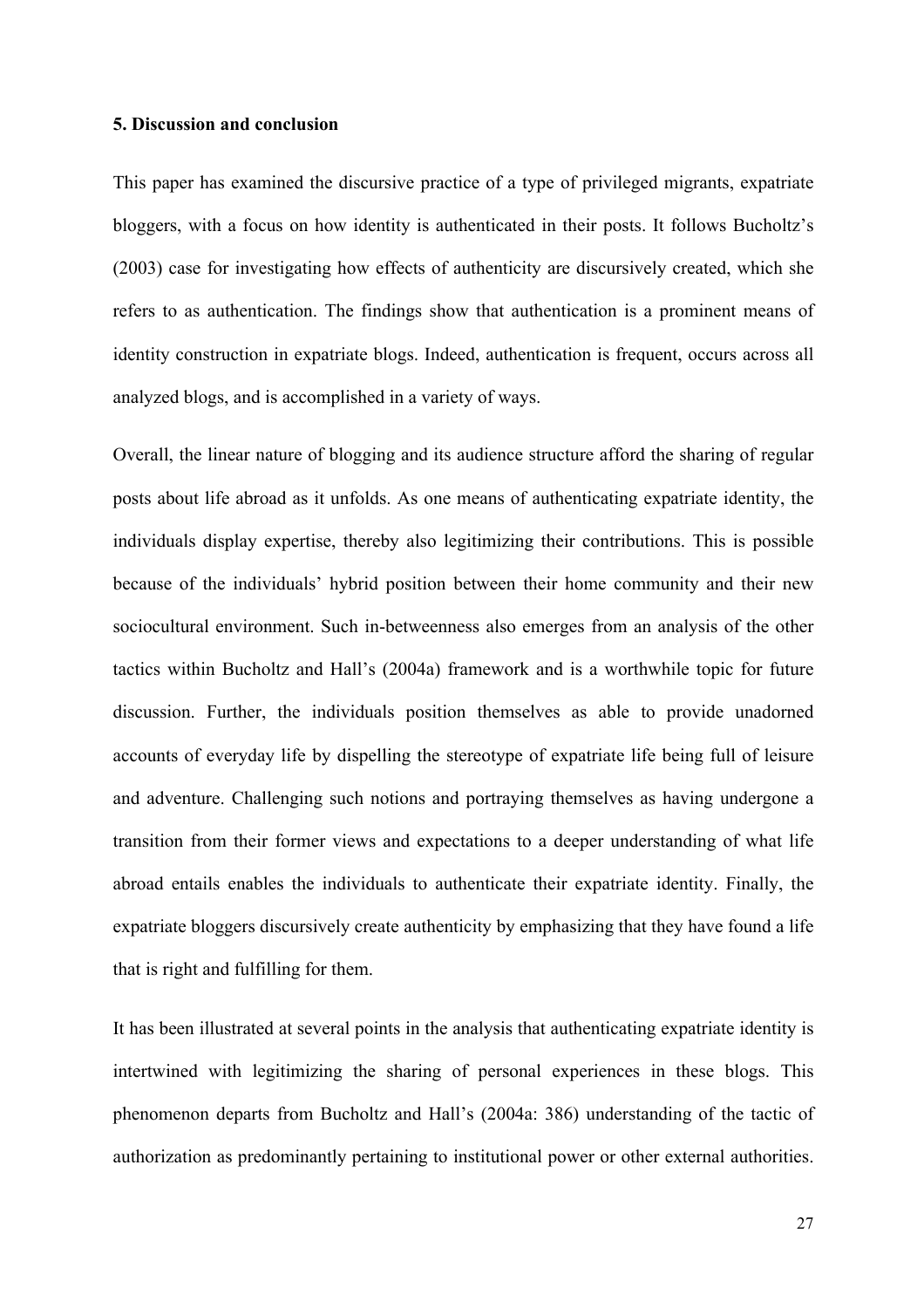Whilst the expatriates also engage in identity construction through institutional authorization such as orienting towards visa requirements, the focus of this discussion has been on authentication and the way this involves the expatriates legitimizing their own discursive negotiations. This paper hence makes a theoretical contribution to the ToI framework by applying it to a new context and highlighting the prevalence of matters of legitimacy in a non-institutional setting, which is not easily captured in the current framework despite Bucholtz and Hall's (2004b: 503) assertion that the tactics interrelate. Further interrelation in their framework, for instance the discursive creation of similarity and difference, is a worthwhile area for future investigation.

This paper adds to the exploration of how identity is constructed in online environments by emphasizing the importance of authentication in the unsolicited sharing of lived experience, and how this is aided by the affordances of blogging. Additionally, the findings contribute to efforts to achieve a better understanding of how expatriate bloggers make sense of privileged migration, which has received little attention in previous research despite a general increase in transnational migration. Making personal experiences publicly available online may be branded as self-indulgent. This would however overlook the meaningfulness and potential of expatriate blogging for participants and researchers.

A close analysis reveals the individuals' everyday sense-making and positioning practices to construct identity pertaining to transnational relocation. Further, it draws attention to expatriate blogging as a way to manage transition and thus ensure personal wellbeing. Indeed, previous research has argued that blogs can function as online resources of support for expatriate adjustment (Nardon et al. 2015), and based on the finding that sharing stories of personal experience enables learning about other sociocultural environments, it has been suggested that companies should consider hosting blogs on their intranet to encourage such a practice (Gertsen and Søderberg 2010). The findings can thus inform human resources and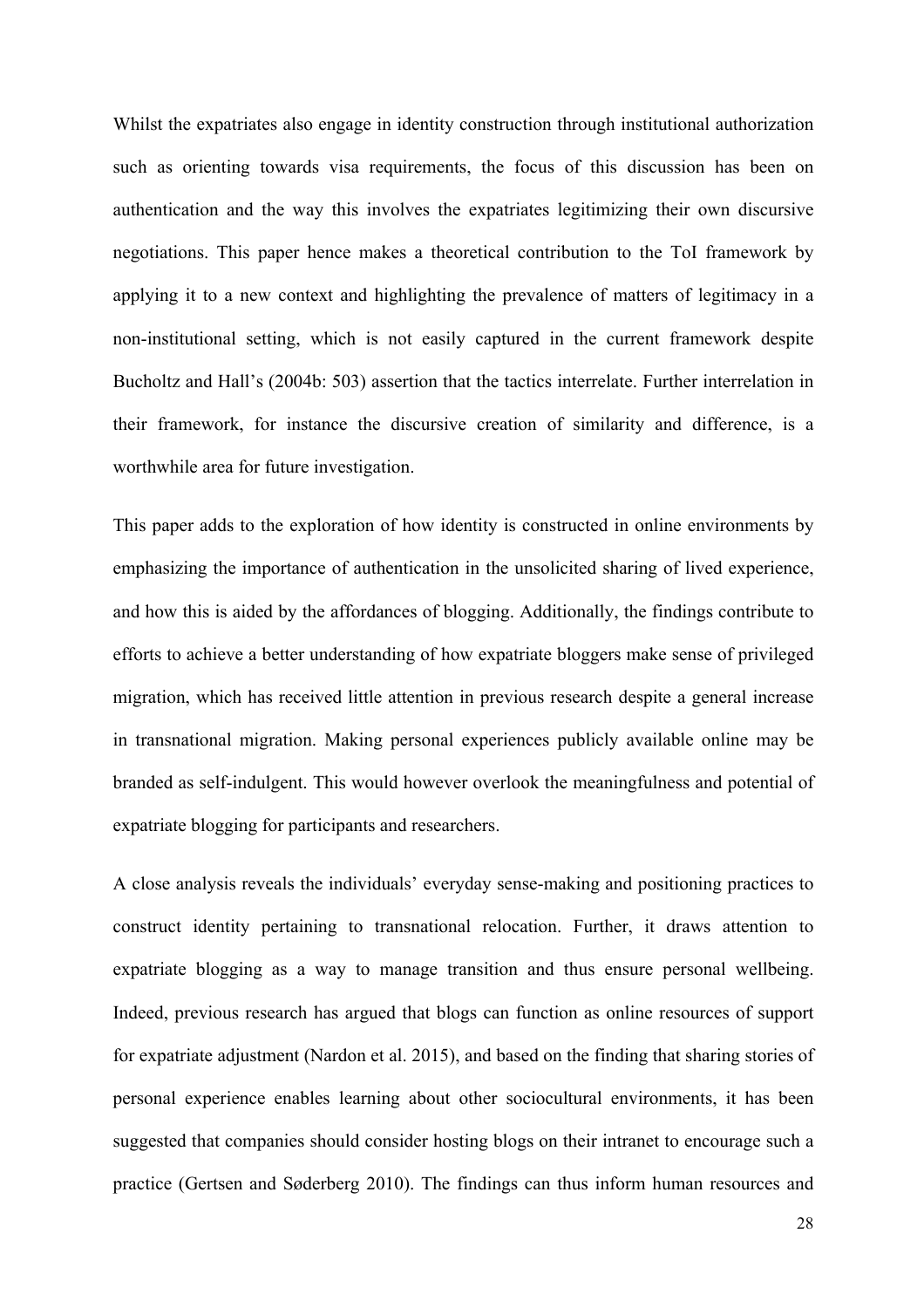service providers and enable them to better cater to individuals' needs in an increasingly global environment. Exploring authentication in expatriate blogging is a means of gauging the impact that privileged migration has on individuals' understanding of who they are and the role language plays in its negotiation.

## **References**

- Brake, David R. 2012. Who do they think they're talking to? Framings of the audience by social media users. *International Journal of Communication* 6. 1056–1076.
- Bucholtz, Mary. 2003. Sociolinguistic nostalgia and the authentication of identity. *Journal of Sociolinguistics* 7(3). 398–416.
- Bucholtz, Mary & Kira Hall. 2004a. Language and identity. In Alessandro Duranti (ed.), *A companion to linguistic anthropology*, 369–394. Oxford: Blackwell.
- Bucholtz, Mary & Kira Hall. 2004b. Theorizing identity in language and sexuality research. *Language in Society* 33. 469–515.
- Bucholtz, Mary & Kira Hall. 2005. Identity and interaction: A sociocultural linguistic approach. *Discourse Studies* 7(4–5). 585–614.
- Bucholtz, Mary & Kira Hall. 2010. Locating identity in language. In Carmen Llamas & Dominic Watt (eds.), *Language and identities*, 18–28. Edinburgh: Edinburgh University Press.
- Cappelli, Gloria. 2008. Expats' talk: Humour and irony in an expatriate's travel blog. *Textus* 21(1). 9–26.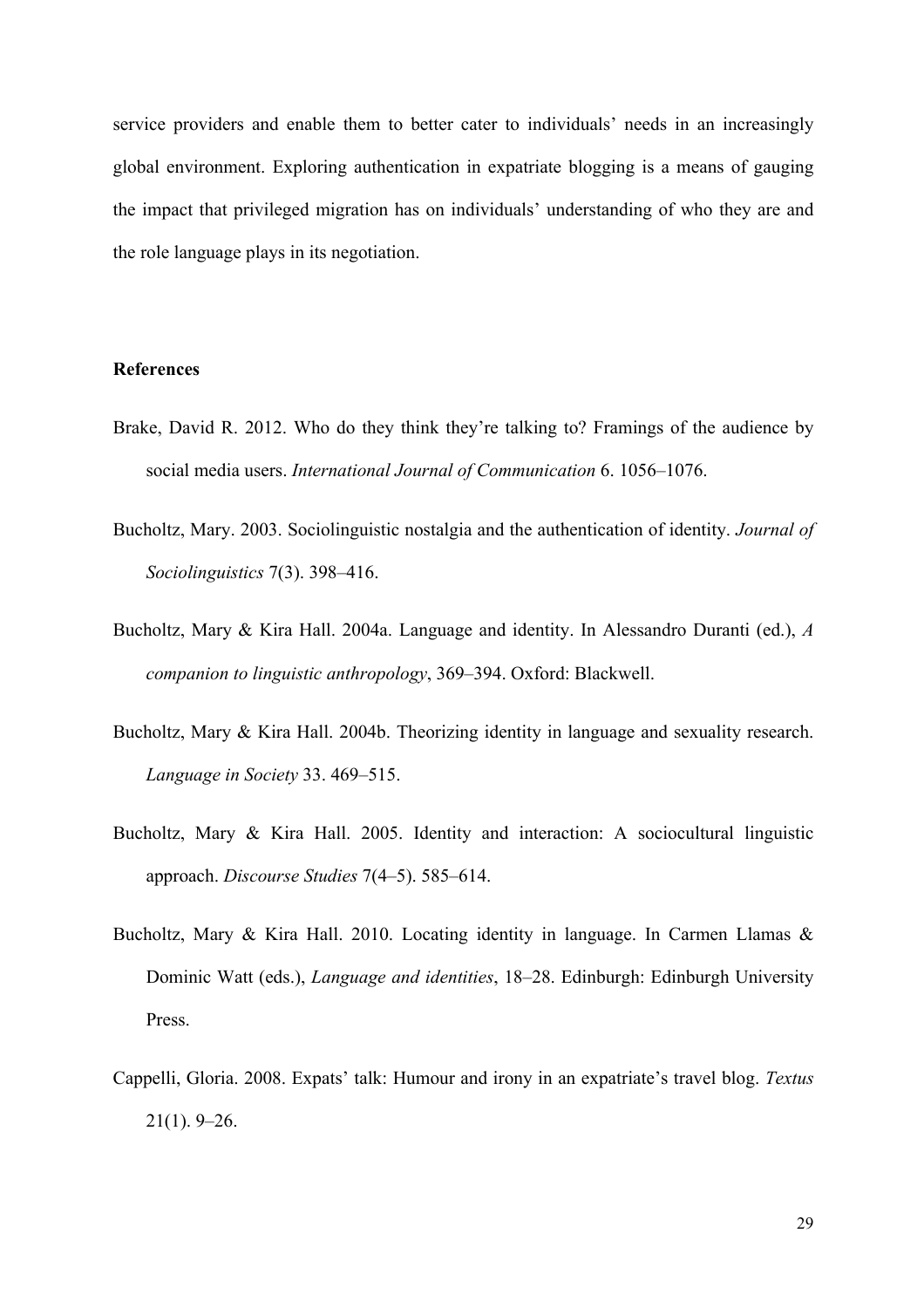Coupland, Nikolas. 2003. Sociolinguistic authenticities. *Journal of Sociolinguistics* 7(3). 417–431.

Croucher, Sheila. 2012. Privileged mobility in an age of globality. *Societies* 2. 1–13.

- Davies, Bethan L. 2013. Constructions of expertise and authority on a language-themed discussion forum: Linguists, linguistics and the public. In Bethan L. Davies & Clive Upton (eds.), *Analysing twenty-first century British English: Conceptual and methodological aspects of the 'Voices' project*, 26–47. Abingdon: Routledge.
- Davies, Julia. 2013. Discourse and computer-mediated communication. In Ken Hyland & Brian Paltridge (eds.), *The Bloomsbury companion to discourse analysis*, 228–243. London: Bloomsbury.
- Frank-Job, Barbara & Bettina Kluge. 2012. Die kooperative Konstruktion von Identitäten im virtuellen Kommunikationsraum des Web 2.0: Blogs zum Thema Migration nach Québec. In Annette Gerstenberg, Claudia Polzin-Haumann & Dietmar Osthus (eds.), *Sprache und Öffentlichkeit in realen und virtuellen Räumen*, 47–78. Bonn: Romanistischer Verlag.
- Gertsen, Martine C. & Anne-Marie Søderberg. 2010. Expatriate stories about cultural encounters: A narrative approach to cultural learning processes in multinational companies. *Scandinavian Journal of Management* 26(3). 248–257.
- Harrison, Sandra & Julie Barlow. 2009. Politeness strategies and advice-giving in an online arthritis workshop. *Journal of Politeness Research* 5(1). 93–111.
- Jones, Lucy. 2019. Discourses of transnormativity in vloggers' identity construction. *International Journal of the Sociology of Language* 256. 85–101.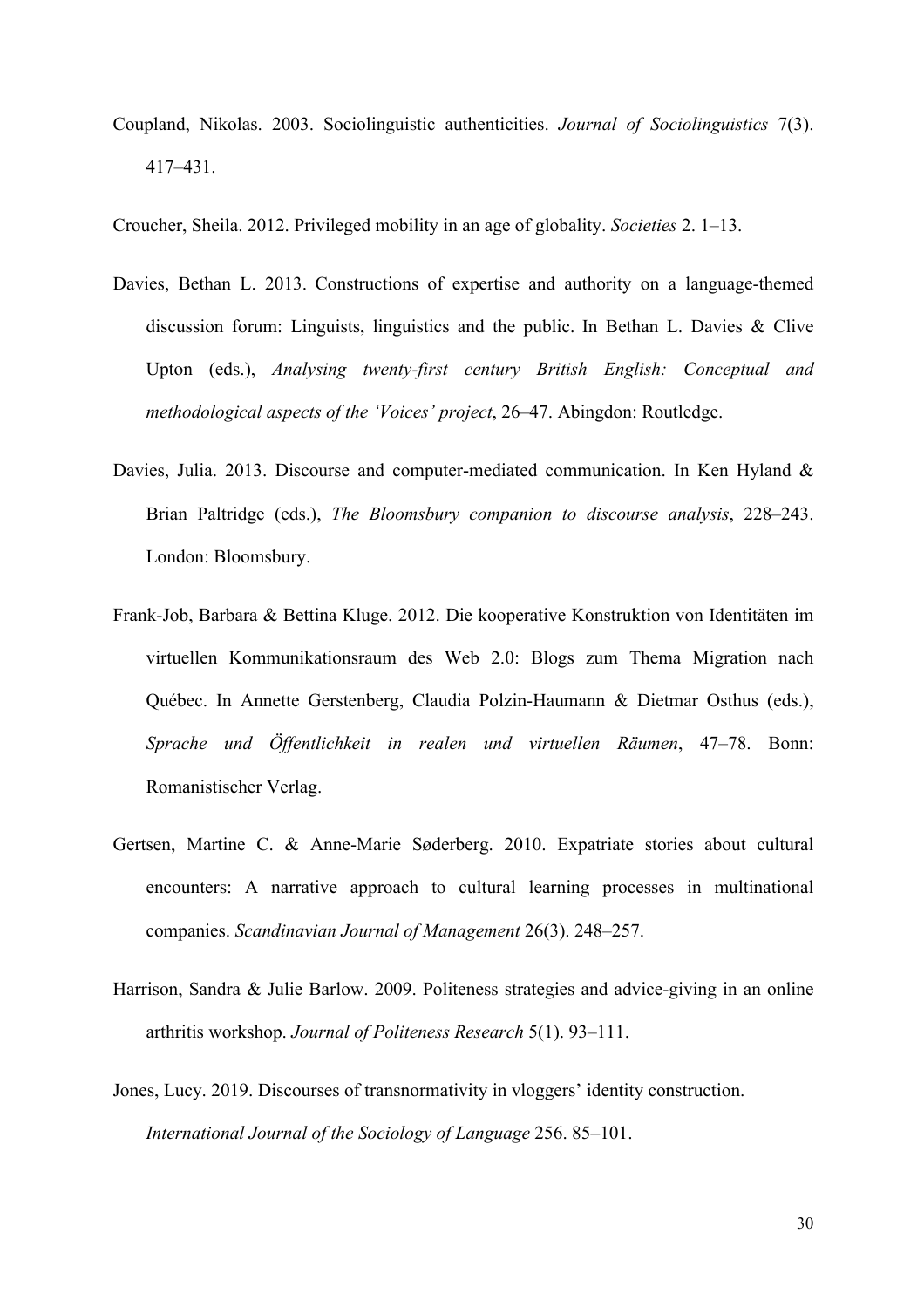- Kluge, Bettina. 2011. "Mi vida en otro lado": Identitätskonstitution in den Blogs lateinamerikanischer Migrantinnen und Migranten in Québec. In Eva Gugenberger & Kathrin Sartingen (eds.), *Hybridität, Transkulturalität, Kreolisierung: Innovation und Wandel in Kultur, Sprache und Literatur Lateinamerikas*, 193–219. Wien: LIT-Verlag.
- Leonard, Pauline. 2010. *Expatriate identities in postcolonial organizations: Working whiteness*. Farnham: Ashgate.
- Locher, Miriam A. 2006. *Advice online: Advice-giving in an American internet health column*. Amsterdam: John Benjamins.
- Markham, Annette & Elizabeth Buchanan. 2012. *Ethical decision-making and internet research: Recommendations from the AoIR Ethics Working Committee*. http://aoir.org/reports/ethics2.pdf (accessed 21 March 2018).

Myers, Greg. 2010. *Discourse of blogs and wikis*. London: Continuum.

- Nardon, Luciara, Kathryn Aten & Daniel Gulanowski. 2015. Expatriate adjustment in the digital age: The co-creation of online social support resources through blogging. *International Journal of Intercultural Relations* 47. 41–55.
- Page, Ruth E. 2011. Blogging on the body: Gender and narrative. In Ruth E. Page & Bronwen Thomas (eds.), *New narratives: Stories and storytelling in the digital age*, 220– 238. Lincoln: University of Nebraska Press.
- Page, Ruth E. 2012. *Stories and social media: Identities and interaction*. Abingdon: Routledge.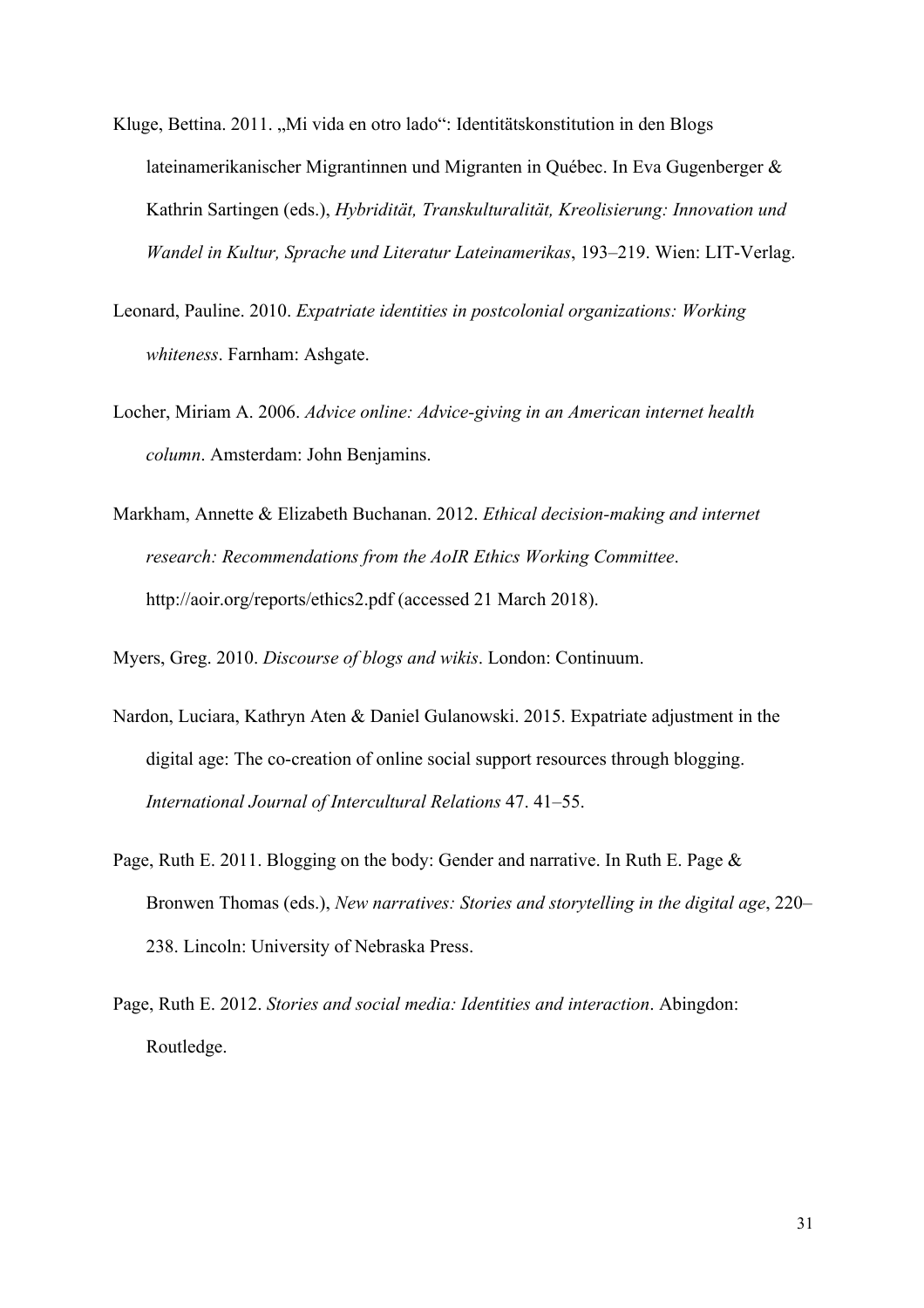- Puschmann, Cornelius. 2013. Blogging. In Susan C. Herring, Dieter Stein & Tuija Virtanen (eds.), *Pragmatics of computer-mediated communication*, 83–108. Berlin: Mouton de Gruyter.
- Richardson, Kay. 2001. Broadcast political talk: A discourse of licensed inauthenticity? *The Communication Review* 4(4). 481–498.
- Snee, Helene. 2014. *A cosmopolitan journey? Difference, distinction and identity work in gap year travel*. Farnham: Ashgate.
- Thornborrow, Joanna. 2001. Authenticating talk: Building public identities in audience participation broadcasting. *Discourse Studies* 3(4). 459–479.
- Turkle, Sherry. 1995. *Life on the screen: Identity in the age of the internet*. New York: Simon & Schuster Paperbacks.
- Vásquez, Camilla. 2014. *The discourse of online consumer reviews*. London: Bloomsbury Academic.
- West, Laura E. 2013. Facebook sharing: A sociolinguistic analysis of computer-mediated storytelling. *Discourse, Context & Media* 2(1). 1–13.
- Widdicombe, Sue & Rob Wooffitt. 1990. 'Being' versus 'doing' punk: On achieving authenticity as a member. *Journal of Language and Social Psychology* 9(4). 257–277.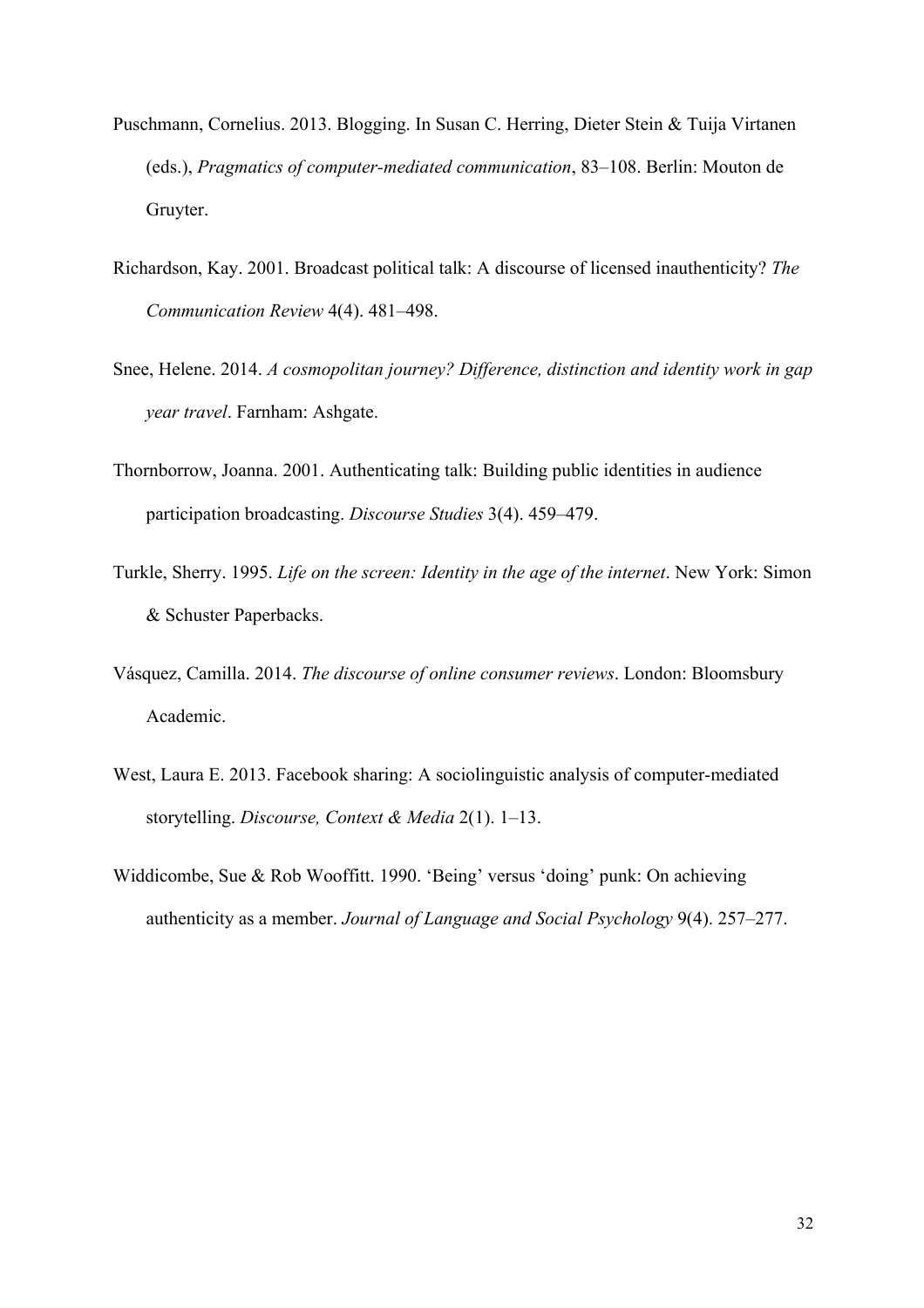# **Appendix**

| Pseudonym      | Relocation background and typical blogging features                    |  |  |  |  |
|----------------|------------------------------------------------------------------------|--|--|--|--|
| and origin     |                                                                        |  |  |  |  |
| Sarah          | Sarah relocates with her husband, two children and a dog. She avoids   |  |  |  |  |
| <b>US</b>      | revealing the names or pictures of her family.                         |  |  |  |  |
| <b>Claire</b>  | Claire relocates to live with an Englishman whom she has met online.   |  |  |  |  |
| <b>US</b>      | She includes many pictures of herself and her partner in her posts.    |  |  |  |  |
| Kim            | Kim relocates to live with her English boyfriend and pursue a          |  |  |  |  |
| <b>US</b>      | postgraduate degree. She uses a pseudonym to refer to her partner.     |  |  |  |  |
| <b>Aubrey</b>  | Aubrey relocates because she seeks a change and is recruited for a     |  |  |  |  |
| <b>US</b>      | job. Her posts often include links to other websites, such as news     |  |  |  |  |
|                | articles. She reveals little personal information.                     |  |  |  |  |
| <b>Emily</b>   | Emily relocates with her husband and daughter on an assignment of      |  |  |  |  |
| Australia      | her husband's employer. They move from Japan after a three-year        |  |  |  |  |
|                | placement. Her posts are detailed but use pseudonyms.                  |  |  |  |  |
| <b>Jessica</b> | Jessica relocates with her husband, two dogs and a cat when her        |  |  |  |  |
| <b>US</b>      | husband is reassigned. She shares her name and address and her posts   |  |  |  |  |
|                | include many pictures of herself and her husband on trips away.        |  |  |  |  |
| Megan          | Megan relocates with her boyfriend and their cats. Her partner has     |  |  |  |  |
| <b>US</b>      | accepted a transnational assignment, and she also finds employment.    |  |  |  |  |
|                | She posts pictures, but not often of herself.                          |  |  |  |  |
| <b>Ruth</b>    | Ruth relocates with her English husband and two children to            |  |  |  |  |
| <b>US</b>      | experience life in England. Her husband finds employment upon          |  |  |  |  |
|                | settling in. She shares pictures, but rarely of herself or her family. |  |  |  |  |
| <b>Chloe</b>   | Chloe relocates to England with her two cats to pursue a doctoral      |  |  |  |  |
| <b>US</b>      | degree. She frequently explores cultural aspects of her surroundings.  |  |  |  |  |

Table 1. Contextualizing information on the participants.

Leah Leah relocates to pursue postgraduate study, visiting her English

Her posts include many GIFs.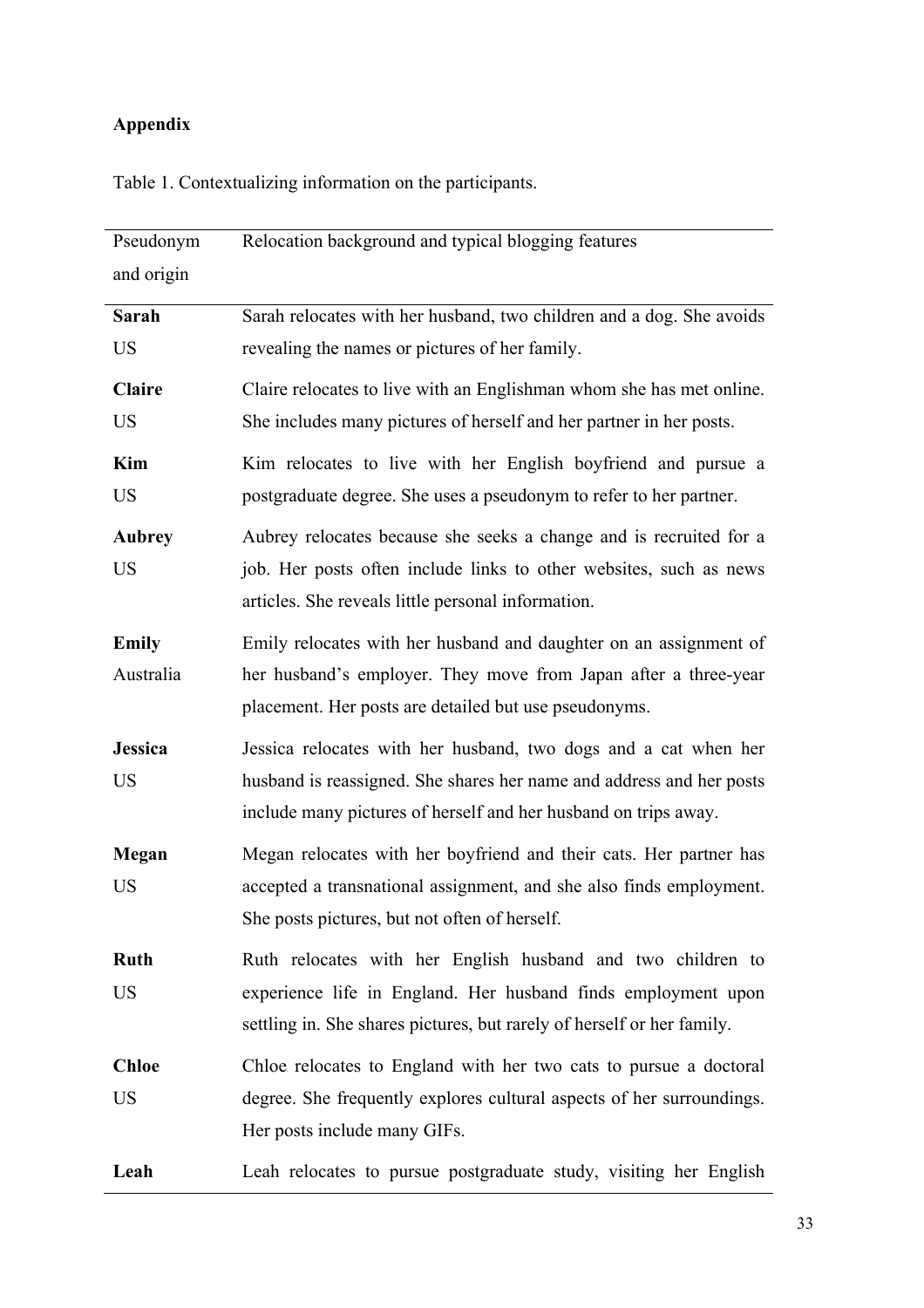| <b>US</b>   | boyfriend in another city. She posts especially frequently whilst   |  |  |  |  |
|-------------|---------------------------------------------------------------------|--|--|--|--|
|             | preparing for her move. Her later posts are quite detailed.         |  |  |  |  |
| David       | David relocates for an 'Overseas Experience' and to explore Europe. |  |  |  |  |
| New Zealand | He finds employment subsequent to relocation and moves to a         |  |  |  |  |
|             | different city. He posts pictures, but not of himself.              |  |  |  |  |
| Abigail     | Abigail relocates and subsequently finds employment. Her posts are  |  |  |  |  |
| US          | short and usually include a picture of her environment. She reveals |  |  |  |  |
|             | little personal information.                                        |  |  |  |  |
|             |                                                                     |  |  |  |  |

Table 2. Analyzed data per blog.

| Pseudonym | Analyzed time span | Analyzed posts | Of which before  | Analyzed |
|-----------|--------------------|----------------|------------------|----------|
|           |                    |                | relocation       | words    |
| Sarah     | 12 months          | 57             | $\mathbf{0}$     | 21,716   |
| Claire    | 12 months          | 51             | $\boldsymbol{0}$ | 23,605   |
| Kim       | 13 months          | 43             | 6                | 22,377   |
| Aubrey    | 13 months          | 32             | $\overline{3}$   | 23,538   |
| Emily     | 15 months          | 65             | 26               | 50,516   |
| Jessica   | 17 months          | 62             | 5                | 30,065   |
| Megan     | 15 months          | 37             | 8                | 13,425   |
| Ruth      | 13 months          | 42             | 5                | 14,403   |
| Chloe     | 14 months          | 37             | 13               | 21,099   |
| Leah      | 20 months          | 96             | 66               | 39,183   |
| David     | 13 months          | 24             | $\overline{3}$   | 9,565    |
| Abigail   | 12 months          | 22             | $\mathbf{1}$     | 4,094    |
| Total     | 169 months         | 568            | 136              | 273,586  |